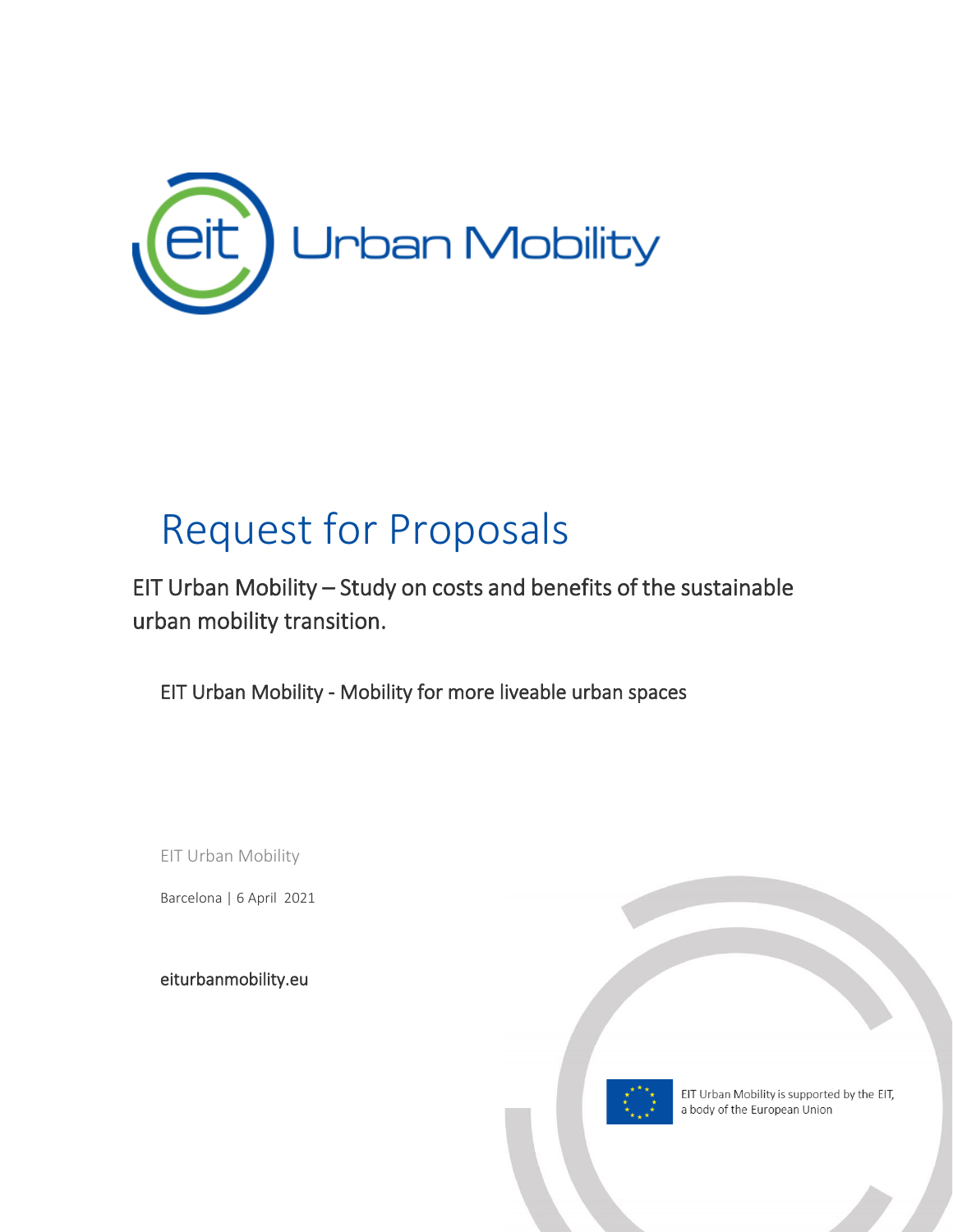## 1. Overview of EIT Urban Mobility

EIT Urban Mobility, supported by the European Institute of Innovation and Technology (EIT), acts to accelerate positive change on mobility to make urban spaces more livable.

EIT Urban Mobility is an initiative of the European Institute of Innovation and Technology (EIT). Since January 2019 we have been working to encourage positive changes in the way people move around cities in order to make them more livable places. We aim to become the largest European initiative transforming urban mobility. Co-funding of up to € 400 million (2020-2026) from the EIT, a body of the European Union, will help make this happen.



*We create systemic solutions that will move more people around the city more efficiently and free up public space.* 



*We bring all key players in urban mobility together to avoid fragmentation and achieve more.*



*We engage cities and citizens from the word go, giving them the opportunity to become true agents of change.*

EIT Urban Mobility works towards closing the knowledge gap on urban mobility through challenge-based training aimed at students and professionals using the latest education methodologies across disciplines and sectors.

To that end, this request for proposals aims to contract an external organisation to deliver an analysis – resulting in the drafting of a study gauging the magnitude of investments needed for different types of cities to reach the sustainable mobility objectives laid out in the European Green Deal.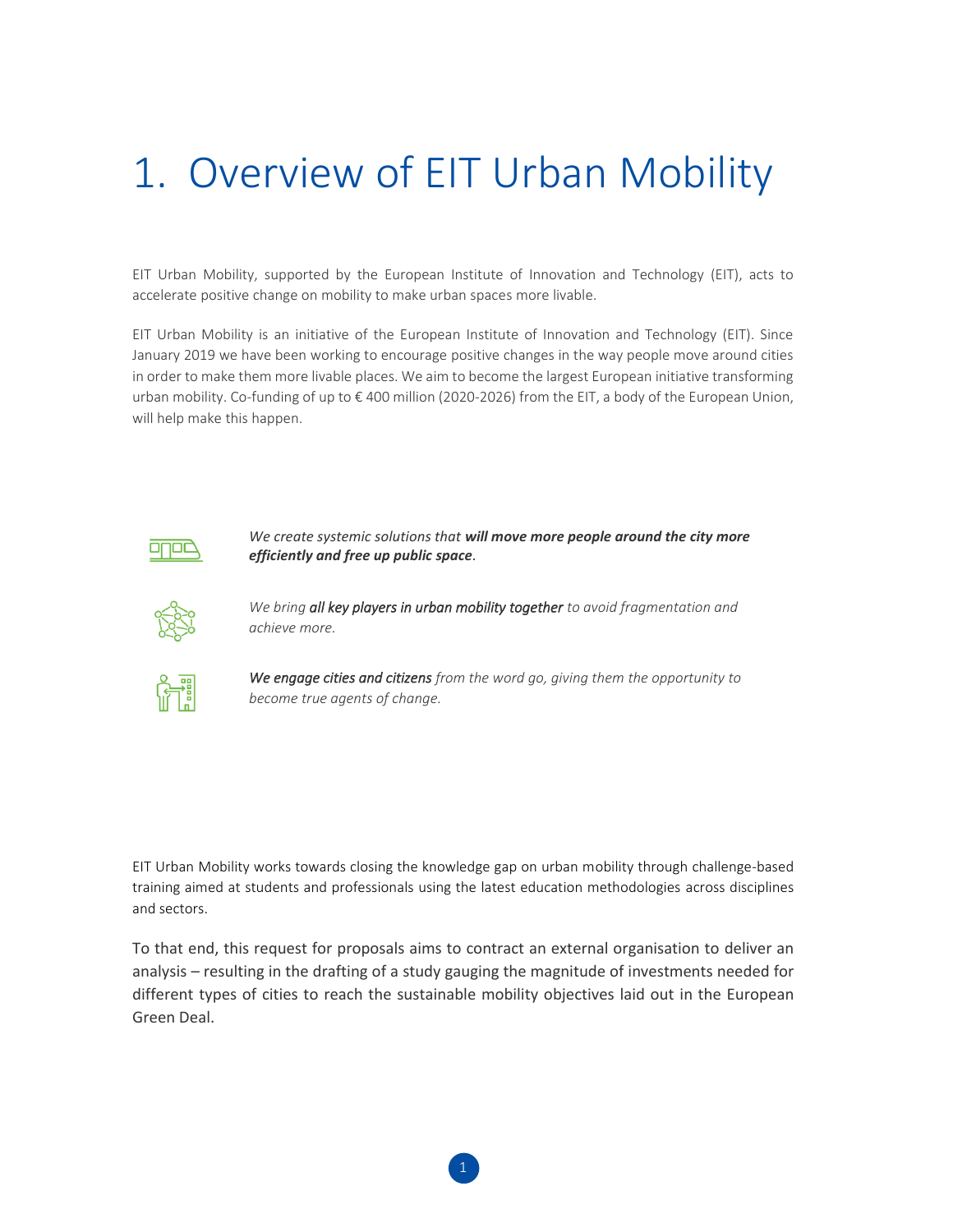The study should include several scenarios with different ambition levels and solutions to decarbonise mobility European cities and contribute to the advance of sustainable mobility in cities.

# 2. General objectives and scope of work

#### 2.1. General objectives

By the present procurement procedure, the EIT KIC Urban Mobility S.L, hereby being referred to as "EIT UM" is expecting to appoint one provider (hereby being referred to as "the contractor" or "the contractors" in the case of a consortium) for the realisation of a study on the costs of the transition to sustainable urban mobility in European cities. Bidding consortia are also eligible as long as either all partners are fully liable, or one partner is the main contractor.

The tenderer should demonstrate knowledge and experience in data modelling, preferably in relation to urban mobility and climate projects.

### 2.2. Detailed scope of work

The objective of the work is to produce a study estimating the costs of the sustainable mobility transition in Europe following a range of scenarios.

The study should estimate the funds needed to transition to sustainable urban mobility in Europe by 2030 and 2050, in line with EIT Urban Mobility strategic objectives. The objectives laid out in the European Green Deal and the EU Smart and Sustainable Mobility Strategy should serve as reference objectives.

The study should provide insights into the costs and societal benefits of investing in the urban mobility transition, answering the following research questions: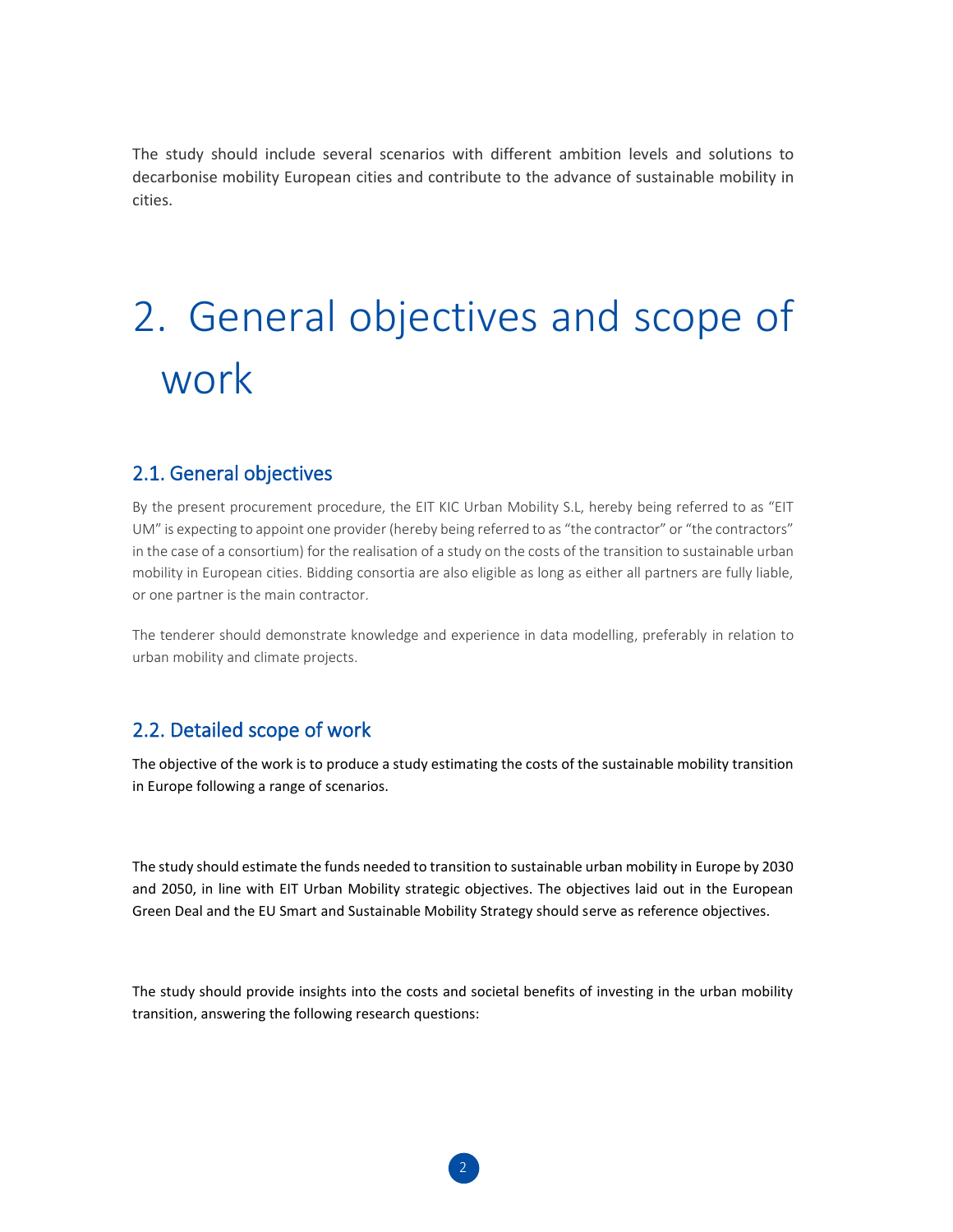- How much will the transition to sustainable urban mobility cost in line with Green Deal objectives? What are its costs and benefits, including the monetization of all externalities?
- What range of costs can be identified according to city variables (such as size, motorization, active mobility share, etc)?
- What are the most cost-efficient measures to accelerate sustainable urban mobility?
- For different types of measures (e.g. innovation support, infrastructure investments, capacity building, etc.), what are the public and private investments needed?

The study should at least meet the following specifications:

- A quantified analysis of the costs of the transition to sustainable urban mobility in model European cities by 2030 and 2050.
- Different degrees of achievement of these objectives, following different ambition levels and/ or technology scenarios.
- A cost benefit analysis of the transition for each of these scenarios.
- The analysis should consider the impact of solutions and/ or scenarios on SUMI indicators.
- Key dimensions of the analysis include (but are not limited to) impacts on modal split, public space use, commuting times, traffic flows, etc.

In addition, proposals including one or several of the following non-essential elements will be prioritised:

- An interactive tool or model derived from the work done to produce the study, with basic functions that can be integrated to a webpage. The tool should allow users to simulate the impacts of different urban mobility transition scenarios.
- Cost benefit breakdown of urban mobility measures pertaining to active mobility, energy, logistics, public realm, new forms of mobility, for different model cities.
- Identify funding needs and gaps, as well as recommendations to bridge them.

#### 2.2.1 Deliverables

The intended starting date for the work is May 11th.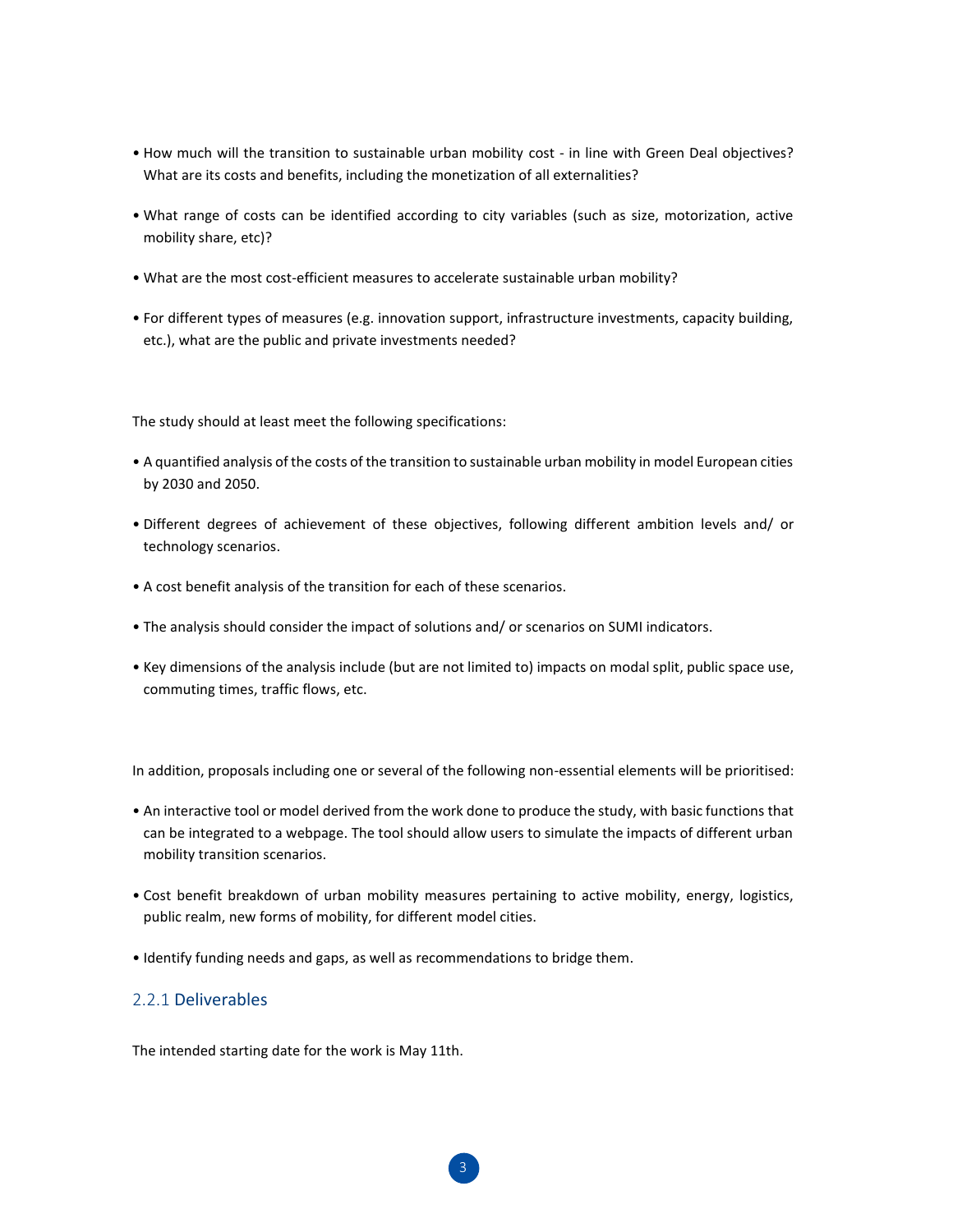| Code           | <b>Deliverable</b>                     | Due date   |
|----------------|----------------------------------------|------------|
| D1             | Structure and methodology of the study | 31/05/2021 |
| D <sub>2</sub> | First draft of the study               | 23/07/2021 |
| D <sub>3</sub> | Final version of the study             | 17/09/2021 |

#### **The final version of the study (Deliverable D3) should comprise at least following items:**

The full study report (50 pages max., plus annexes) An executive summary of the study no more than 5 pages A powerpoint presentation summing up the main findings of the study The visuals produced for the study as separate images The underlying data behind the production of these visuals.

## 2.3. Location

The project will not have a specific office location during the implementation. We intend to work like a virtual organisation. Video conferences and telephone conferences are preferred options for team meetings.

## 2.4. Methodology and organization of work

The tenderer is requested to propose the best operational structure for the management in his/her proposal including the proposed expert(s), their background and experience:

- An overview of how his/her experience and qualifications meet the requirements detailed under point 2.1, 2.2. and 2.3. above.
- Two examples of a similar project with description of approach and methodology.
- Name and CV of the participating individual(s) and in addition, the organisational chart of the expert team, presenting the best proposed approach for the implementation of the contract..

## 2.5. Timing and planning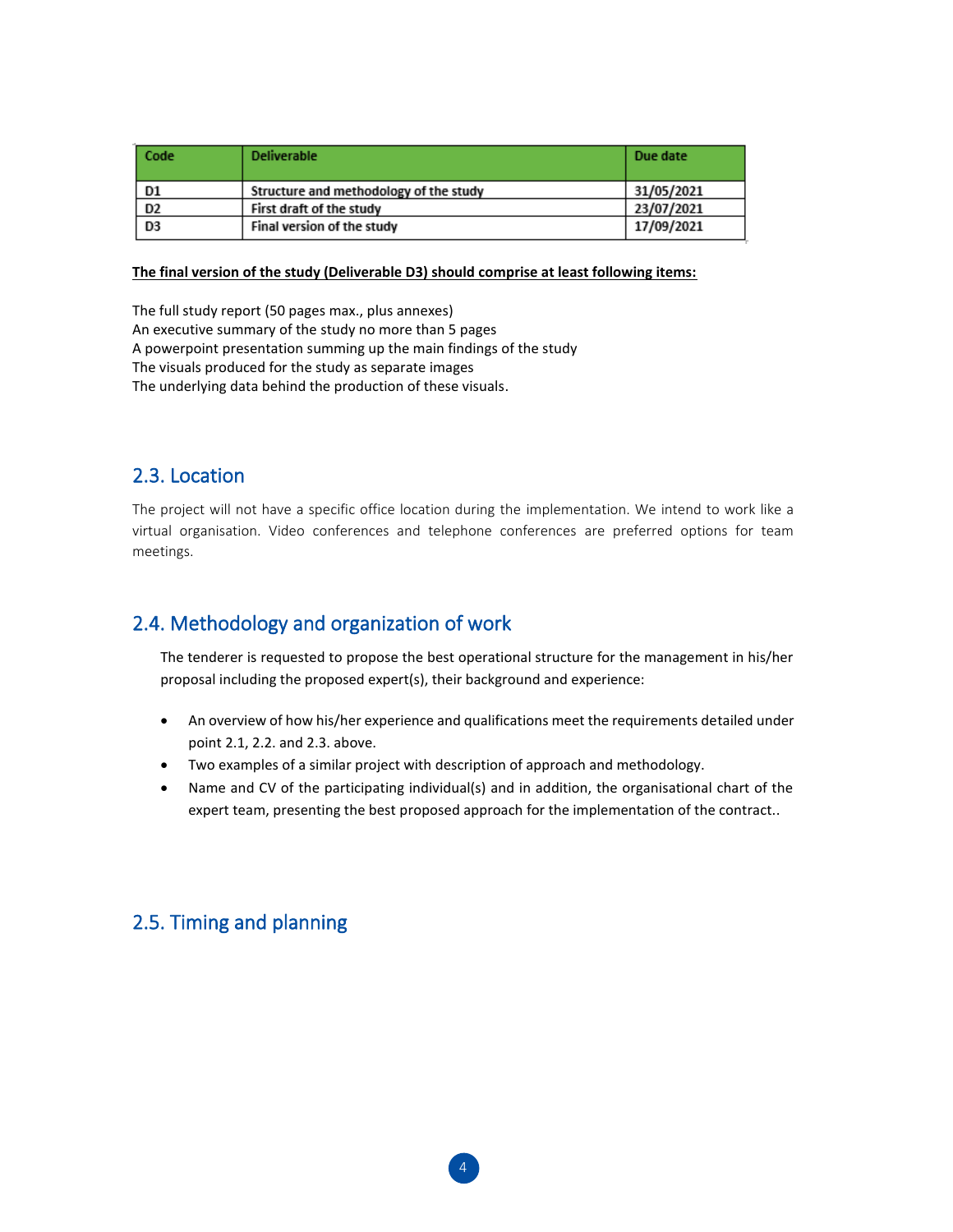## 2.5.1 Start date & period of implementation

The intended start date of the services is 11 May 2021, and the implementation of the contract will end on 17 September 2021.

### 2.5.2 Payment terms

Available maximum fund for the requested services is 41 300 EUR (VAT excluded).

A first payment corresponding to 25% of the total price shall be made upon the acceptance of the deliverable D1 completed and once the relevant invoice is issued.

The remaining 75% of the total price shall be made upon the acceptance of all deliverables and once the relevant invoice is issued..

## 3. Proposal Process

## 3.1. Proposal Schedule

|                                                    | <b>DATE</b>           |
|----------------------------------------------------|-----------------------|
| <b>Publication of the RfP</b>                      | <b>April 6, 2021</b>  |
| Deadline for submitting proposals                  | April 26, 2021        |
| <b>Completion date for evaluating proposals</b>    | <b>April 28, 2021</b> |
| Intended date of notification of award             | <b>April 29, 2021</b> |
| Intended date of contract signature                | May 5, 2021           |
| Intended start date of the contract implementation | May 11, 2021          |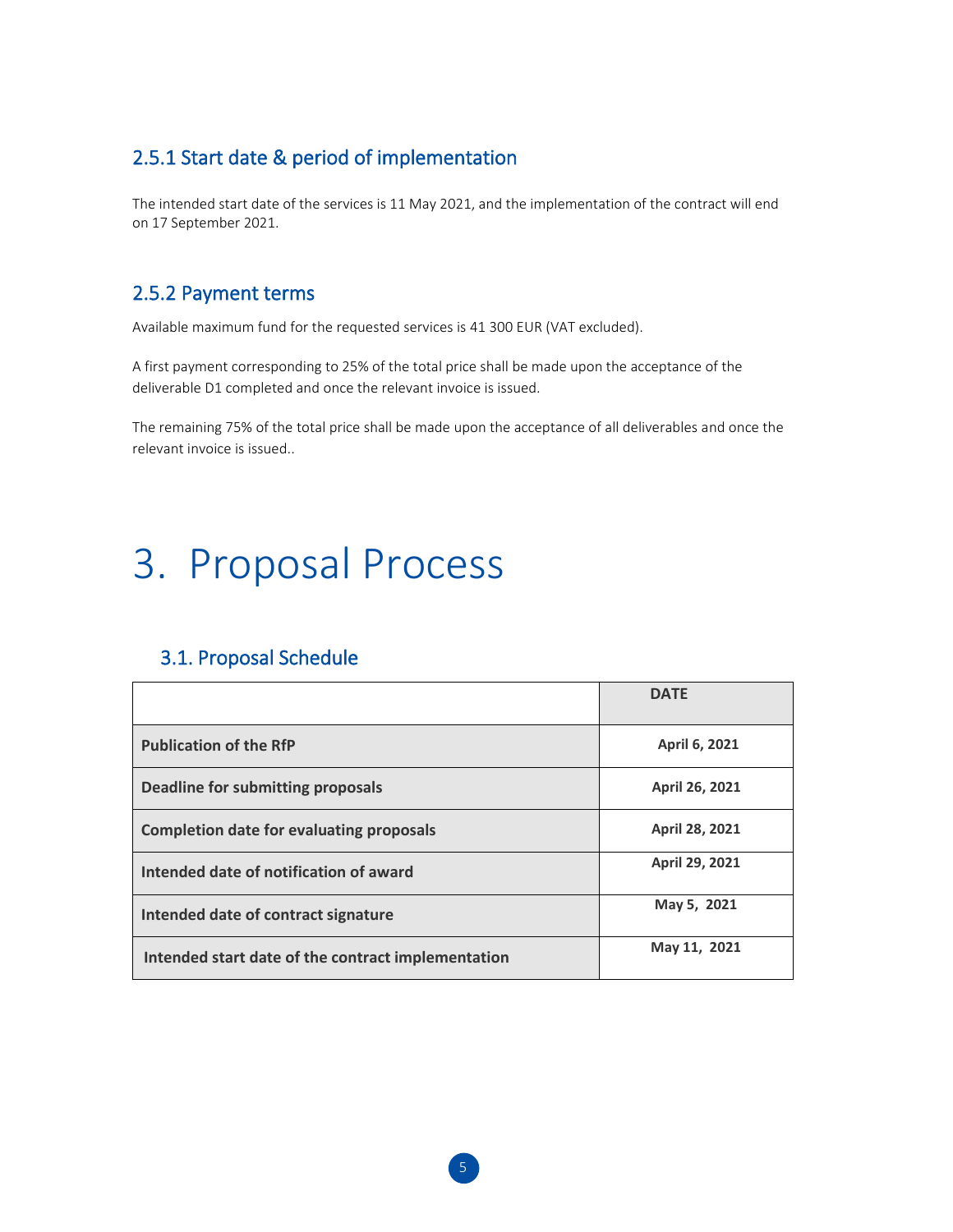## 3.2. Participation

Participation in this proposal procedure is an open call to any interested participants.

## 3.3. Submission of proposal

Proposals are requested to be emailed in written form, in English to the following address until the deadline 26 April 2021, 16:00 Central European Time, to:

Contact name: for the attention of Mr Yoann Le Petit, Business Development Manager at EIT URBAN MOBILITY.

E-mail: [procurement@eiturbanmobility.eu](mailto:procurement@eiturbanmobility.eu)

#### The proposal shall contain:

- a. The technical response to the services requested (see Section 2.2: 'Detailed scope of work')
- b. The financial offer (the price for the service.) The financial offer must be presented in EUR. The price must be indicated as net amount, excl. VAT)

#### The email including the proposal from the bidder should be sent and delivered by end of the day of 26 April 2021, 16:00 Central European Time.

- Proposal must be submitted in proper (legibly) scanned and non-editable PDF, which is accessible without entering a password.
- Proposal must be signed by the tenderer.
- Proposal will be deemed timely submitted, if it is received by EIT Urban Mobility by the submission deadline. All risks associated with the delay or loss of the proposal shall be borne by the Tenderer only. EIT Urban Mobility will deem proposal received after the submission deadline invalid.
- Proposal should be concise and clear. The tenderer's proposal will be incorporated into any contract that results from this procedure. Tenderer is, therefore, cautioned not to make claims or statements that they are not prepared to commit to contractually. Subsequent modifications and counter-proposals, if applicable, shall also become an integral part of any resulting contract.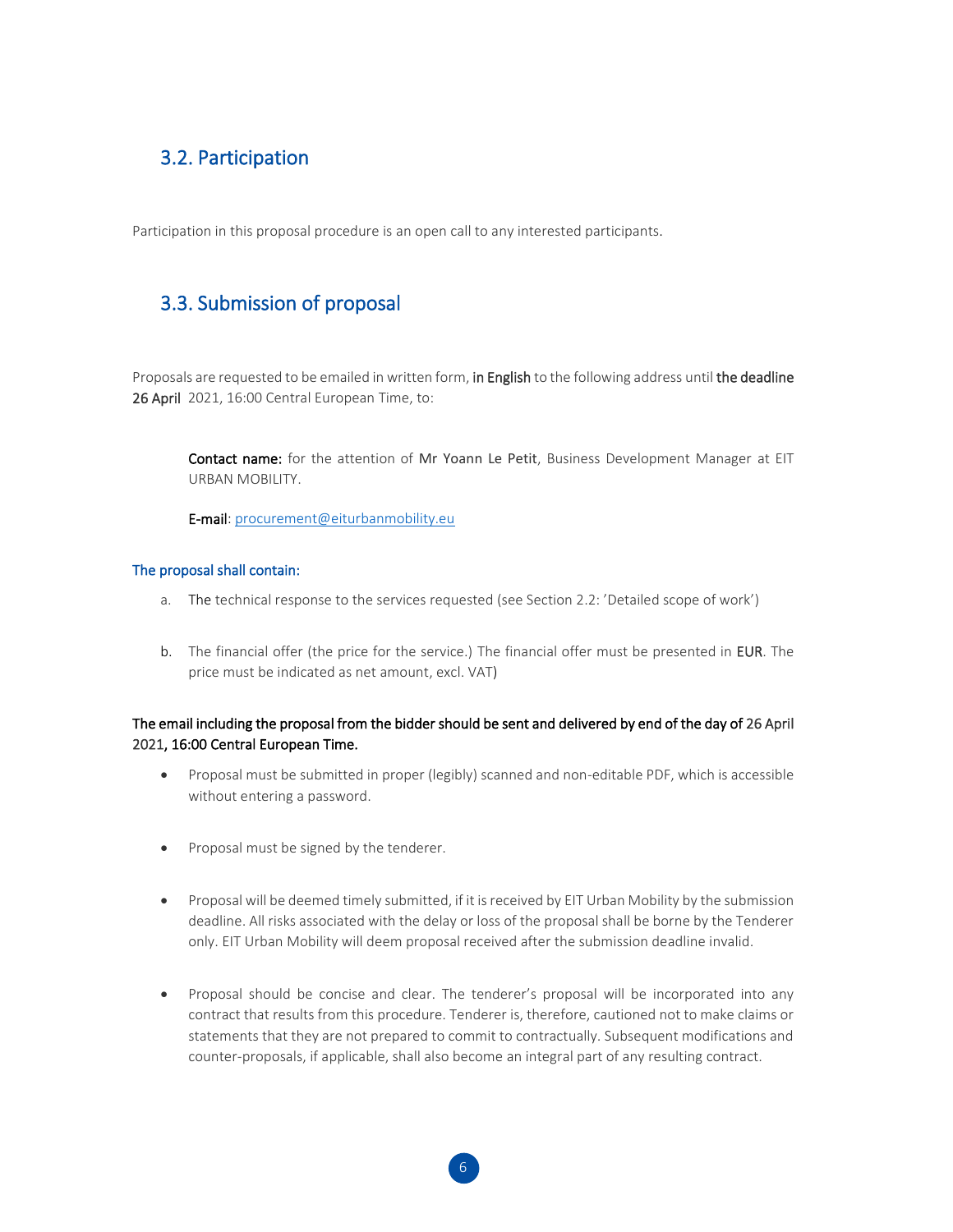The tenderer represents that the individual submitting the natural or legal entity's proposal is duly authorized to bind its entity to the proposal as submitted. The tenderer also affirms that it has read the request for proposals and has the experience, skills and resources to perform, according to conditions set forth in this proposal and the tenderers' proposal.

#### 3.4. Minimum requirements

The following documents and declarations are to be submitted together with the tender by the tenderer (in case of a group of tenderers, this applies to each member):

In order to be considered valid, proposals must include:

- Tender Submission form (Annex 1) together with supporting documents evidencing the legal name of the Tenderer (copy of the official documents showing the name of the natural person or legal person, the address of its head office, and the registration number given to it by the national authorities);
- An administrative part including all the information and documents required by the EIT UM for the evaluation of the tender on the basis of the exclusion and selection criteria set out below.
- Bidder must provide their comments in writing to the contract agreement terms of EIT UM (Annex 1) and in case they are proposing any amendments to the terms and conditions, they have to submit their proposal in their offer. Any amendment requests after the tender submission deadline and the notification of award shall not be accepted or discussed. EIT UM is not obliged to accept any amendment requests, proposed modifications nor contract templates.

#### 3.5. Validity of the proposal

Tenderer is bound by its proposal 30 days after the deadline for submitting proposals or until they have been notified of non-award.

The selected winner must maintain its proposal for a further 30 days to close the contract.

Proposal not following the instructions of this Request for Proposal can be rejected by the EIT UM.

## 3.6. Additional information before the deadline for submitting proposal

The instructions to the tenderer should be clear enough to avoid the tenderer having to request additional information during the procedure. In case the tenderer is in need of additional information, please address it to the address below.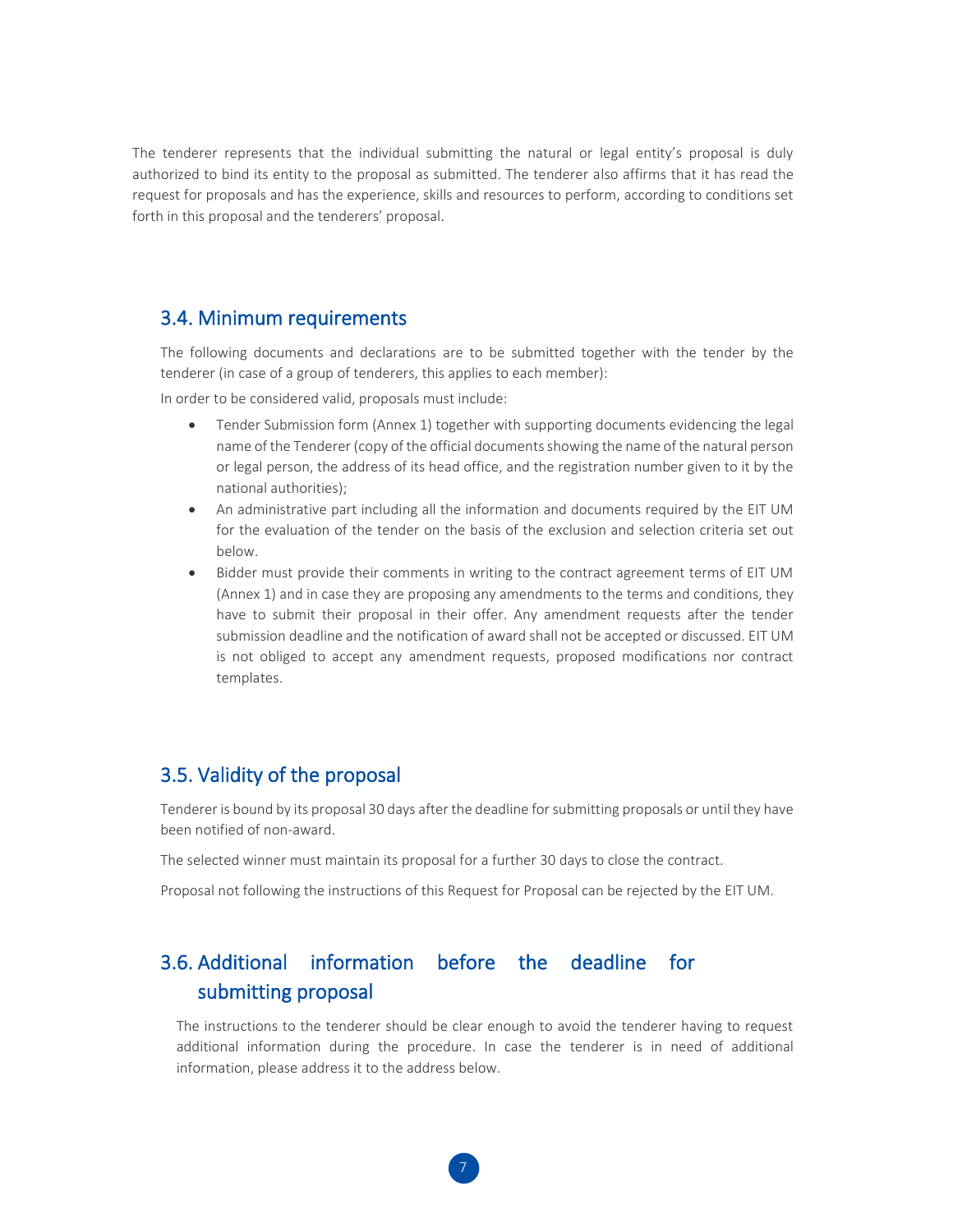#### Contact name: for the attention of Mr Yoann Le Petit

E-mail: [procurement@eiturbanmobility.eu](mailto:procurement@eiturbanmobility.eu)

The CA has no obligation to provide clarification if decides. Any questions and requests for additional information must be sent by e-mail and will be treated in the same way. Bidders are advised to avoid including in their questions any information that may contain trade secrets or other confidential information for reasons of equality between bidders since those questions and answers will be provided to all bidders. However, if it is necessary to communicate such confidential information, tenderers will be required to highlight the relevant parts of their questions with appropriate marking. The contracting authority will then provide the question and answer to all tenderers, taking care not to reveal the information concerned.

## 3.7. Cost for preparing proposal

No costs incurred by the tenderer in preparing and submitting the proposal are reimbursable. All such costs must be borne by the tenderer.

### 3.8. Ownership and confidentiality of proposal

The CA retains ownership of all proposals received under this tendering procedure. Proprietary information identified as such, which is submitted by tenderer in connections with this procurement, will be kept confidential.

The potential or actual supplier should accept that during the implementation of the contract and for four years after the completion of the contract, the CA has the right for the purposes of safeguarding its financial interests that the proposal and the contract of the supplier may be transferred to internal as well as external audit services.

#### 3.9. Clarification related proposal

After submission of the proposal, it shall be checked if they satisfy all the formal requirements set out in the proposal dossier. Where information or documentation submitted by the tenderers are or appears to be incomplete or erroneous or where specific documents are missing, the CA may request the tenderer concerned to submit, supplement, clarify or complete the relevant information or documentation within an appropriate time limit.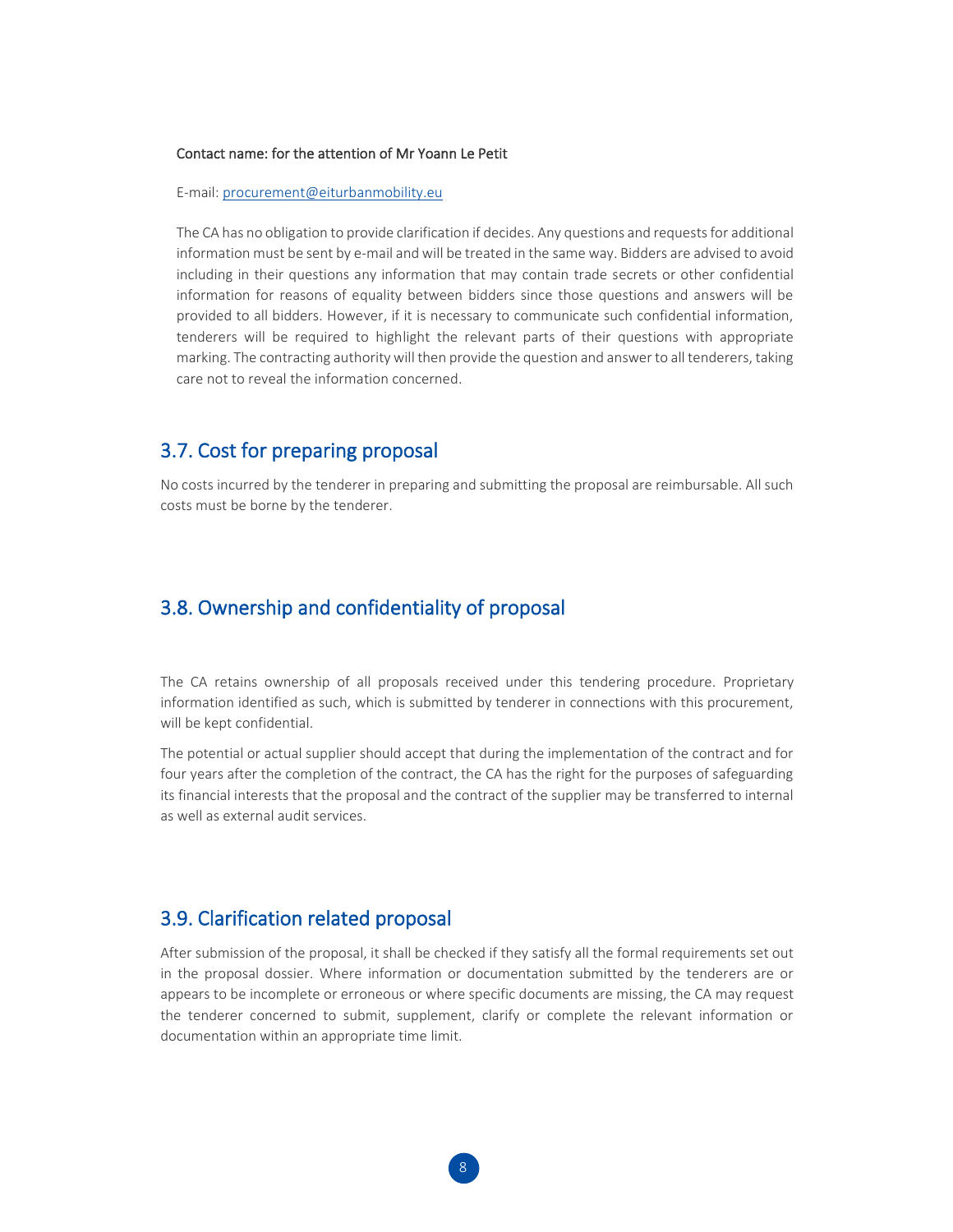## 3.10. Negotiation about the submitted proposal (optional)

After checking the administrative compliance of the tenderers, the CA can negotiate the contract terms and conditions with the tenderers. In this negotiation the CA will ask all tenderers to adjust the proposal or specific sections of the proposal within an appropriate time limit.

## 4. Evaluation of proposal

### 4.1Exclusion criteria

The Tenderer will be excluded from participation in the current procedure, if:

- a) it is bankrupt, subject to insolvency or winding-up procedures, where its assets are being administered by a liquidator or by a court, where it is in an arrangement with creditors, where its business activities are suspended, or where it is in any analogous situation arising from a similar procedure provided for under national laws or regulations;
- b) it has been established by a final judgment or a final administrative decision that the Tenderer is in breach of its obligations relating to the payment of taxes or social security contributions in accordance with the applicable law;
- c) it has been established by a final judgment or a final administrative decision that the Tenderer is guilty of grave professional misconduct by having violated applicable laws or regulations or ethical standards of the profession to which the Tenderer belongs, or by having engaged in any wrongful conduct which has an impact on its professional credibility where such conduct denotes a wrongful intent or gross negligence, including, in particular, any of the following:
	- i. fraudulently or negligently misrepresenting information required for the verification of the absence of grounds for exclusion or the fulfilment of selection criteria or in the performance of a contract;
	- ii. ii) entering into agreement with other Tenderers with the aim of distorting competition;
	- iii. iii) violating intellectual property rights;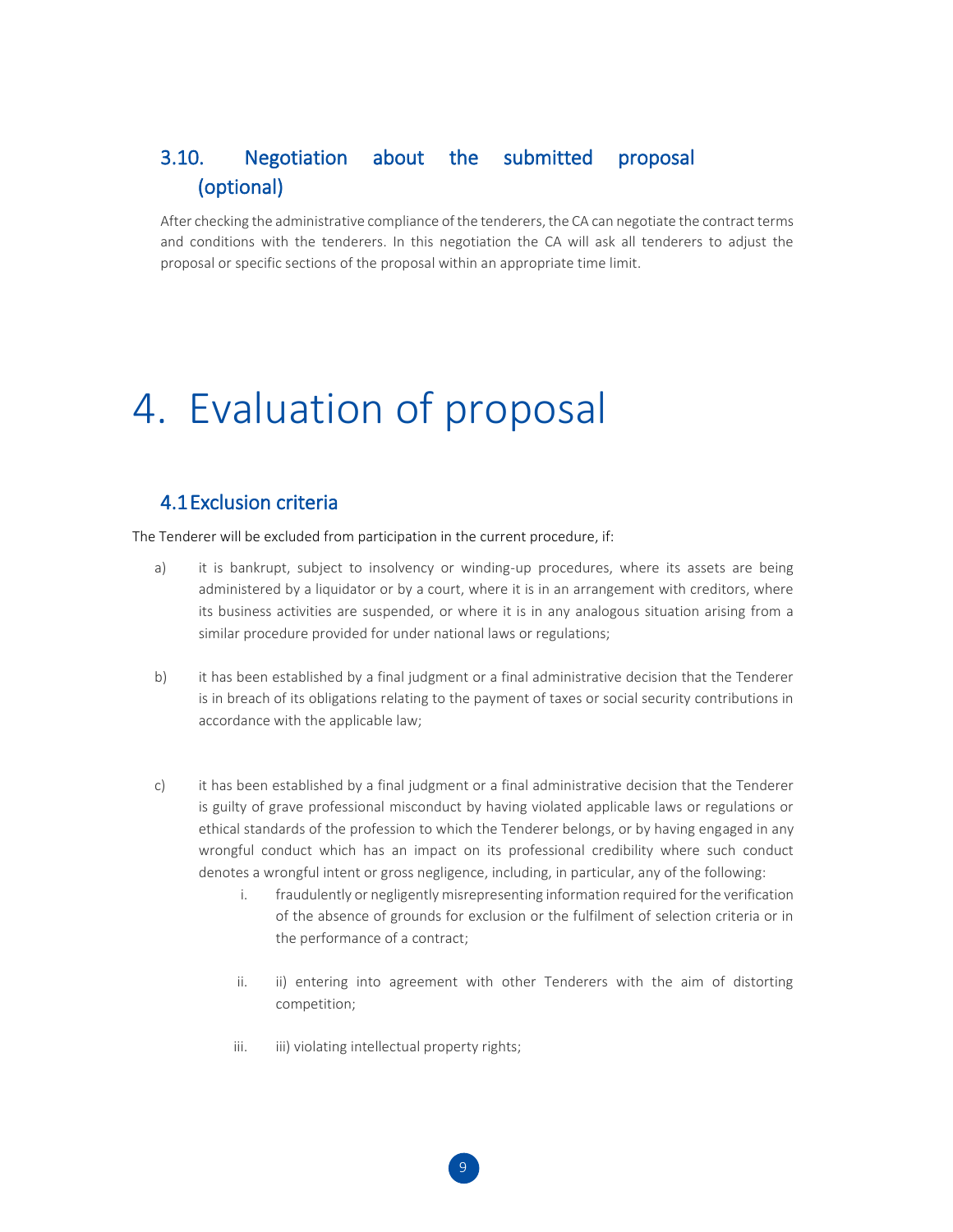- iv. iv) attempting to influence the decision-making process of the contracting authority during the procurement procedure;
- v. v) attempting to obtain confidential information that may confer upon it undue advantages in the procurement procedure;
- d) it has been established by a final judgment that the Tenderer is guilty of fraud, corruption or money laundering.

## 4.2Award criteria

The EIT UM will award the contract to the tenderer who submitted the most advantageous technical and financial proposal based on best value for money based on the following criteria (including the weighting assigned to them). The quality of each proposal will be evaluated in accordance with the below mentioned award criteria.

The award criteria will be examined in accordance with the requested service/support indicated in Section 2 of the document, and ensure best value for money by applying the below equation:

Final score = Quality Score (60%) + Price Score (40%)

a) The amount of fees (time and material):

All eligible proposals will be ranked relatively to the cheapest eligible proposal with the following formula:

Price Score of proposal i (max 40  $points$ ) = Price of the cheapest eligible proposal Price of proposal i ∗ 40

b) Quality rating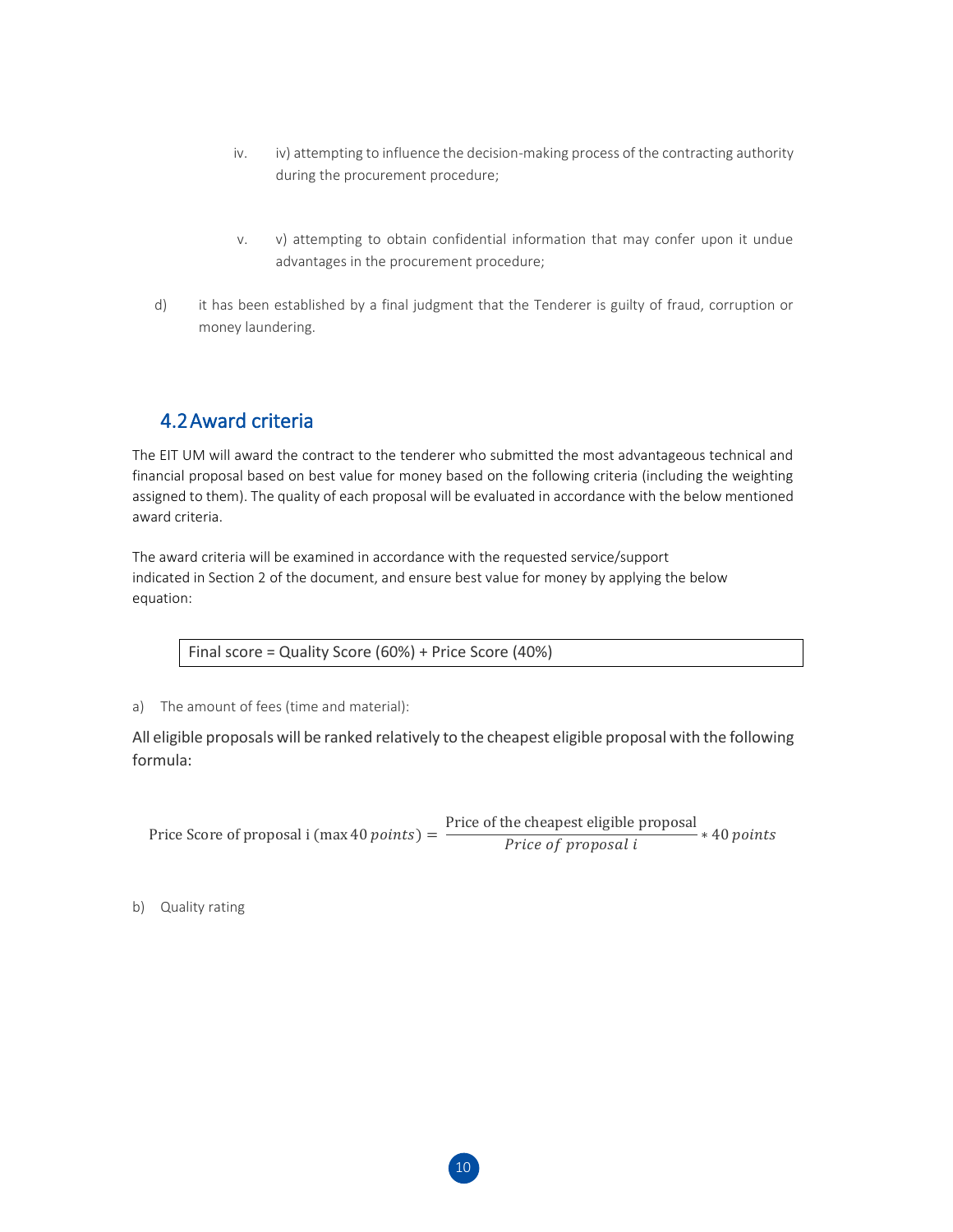Quality is calculated based on the assessment rating below:

| Expertise with modelling-based cost and benefits forecast of<br>environmental, climate, or mobility related measures at local,<br>regional, national, and supranational levels. Therefore<br>technical competence needed to deliver the minimum<br>specifications described in section 2.2.         | maximum 25 points |
|-----------------------------------------------------------------------------------------------------------------------------------------------------------------------------------------------------------------------------------------------------------------------------------------------------|-------------------|
| Inclusion in the proposal of non-essential elements described<br>in section 2.2.                                                                                                                                                                                                                    | Max. 15 points    |
| 5 points will be awarded for each non-essential element<br>included (Max. 15 points)                                                                                                                                                                                                                |                   |
| Relevant experience and competences of the consultant(s) in<br>providing similar services. CVs (at least 2) must contain all<br>relevant data allowing EIT UM to fully assess the experience<br>of the tenderer, otherwise the experience will not be<br>considered. CVs must be issued in English. | Max. 10 points    |
| Report writing: The tenderers should be knowledgeable and<br>experienced in conceptualising and writing reports based on<br>scenario modelling.                                                                                                                                                     | maximum 10 points |
| Two points will be awarded for each publication/report<br>referenced in the offer, related to the study's topic (max. 10<br>points)                                                                                                                                                                 |                   |

The outcome of the award procedure will be communicated in writing (via e-mail) to the successful and unsuccessful tenderers.

## 4.3Selection of the supplier

The winner shall be the tenderer if the proposal submitted is valid and in line with the criteria set out in this RfP.

## 4.4Signature of contract(s)

The successful and unsuccessful tenderers will be informed in writing (via email) about the result of the award procedure.

For the contract the template in Annex 1 shall apply.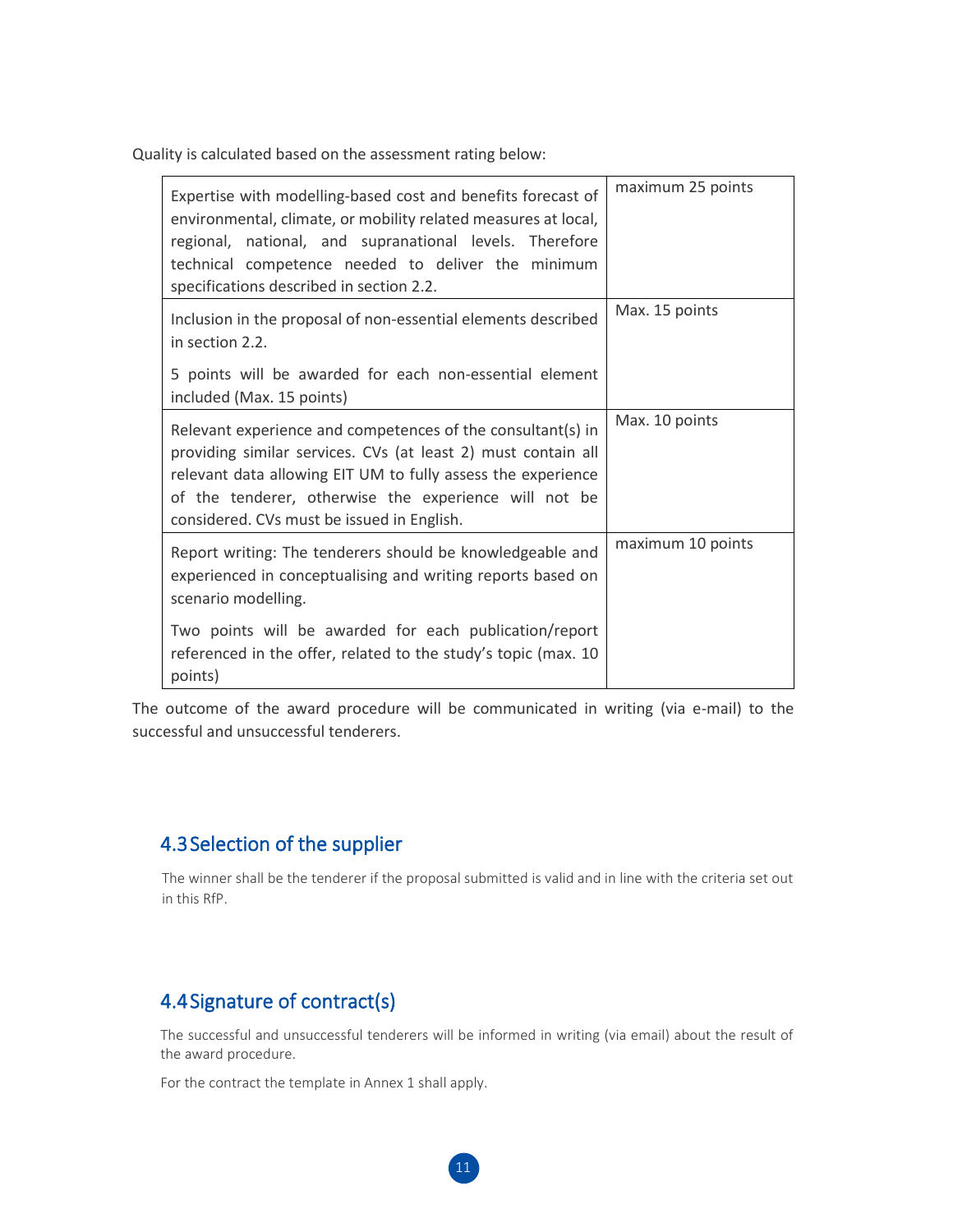Within 3 days of receipt of the contract from the EIT UM , the selected tenderer shall sign and date the contract and return it to the EIT UM . In case the winning tenderer is unable to sign the contract within the above time period, the EIT UM may decide to contract the second best.

## 4.5Cancellation of the proposal procedure

In the event of cancellation of the proposal procedure, EiT Urban Mobility will notify the tenderer of the cancellation. In no event shall EiT Urban Mobility be liable for any damages whatsoever including, without limitation, damages for loss of profits, in any way connected with the cancellation of a proposal procedure, even if EiT Urban Mobility has been advised of the possibility of damages.

### 4.6 Appeals / Complains

Tenderer believing that it has been harmed by an error or irregularity during the award process may file a complaint. Appeal should be addressed to EiT Urban Mobility. The tenderer has 3 days to file their complaint from the receipt of the letter of notification of award.

### 4.7 Ethics clauses / Corruptive practices

EiT Urban Mobility reserves the right to suspend or cancel the procedure, where the award procedure proves to have been subject to substantial errors, irregularities, or fraud. If substantial errors, irregularities or fraud are discovered after the award of the Contract, EiT Urban Mobility may refrain from concluding the Contract.

The supplier shall take all measures to prevent any situation where the impartial and objective implementation of the contract is compromised for reasons involving economic interest, political or national affinity, family or emotional ties or any other shared interest ('conflict of interests'). He should inform EiT Urban Mobility immediately if there is any change in the above circumstances at any stage during the implementation of the tasks.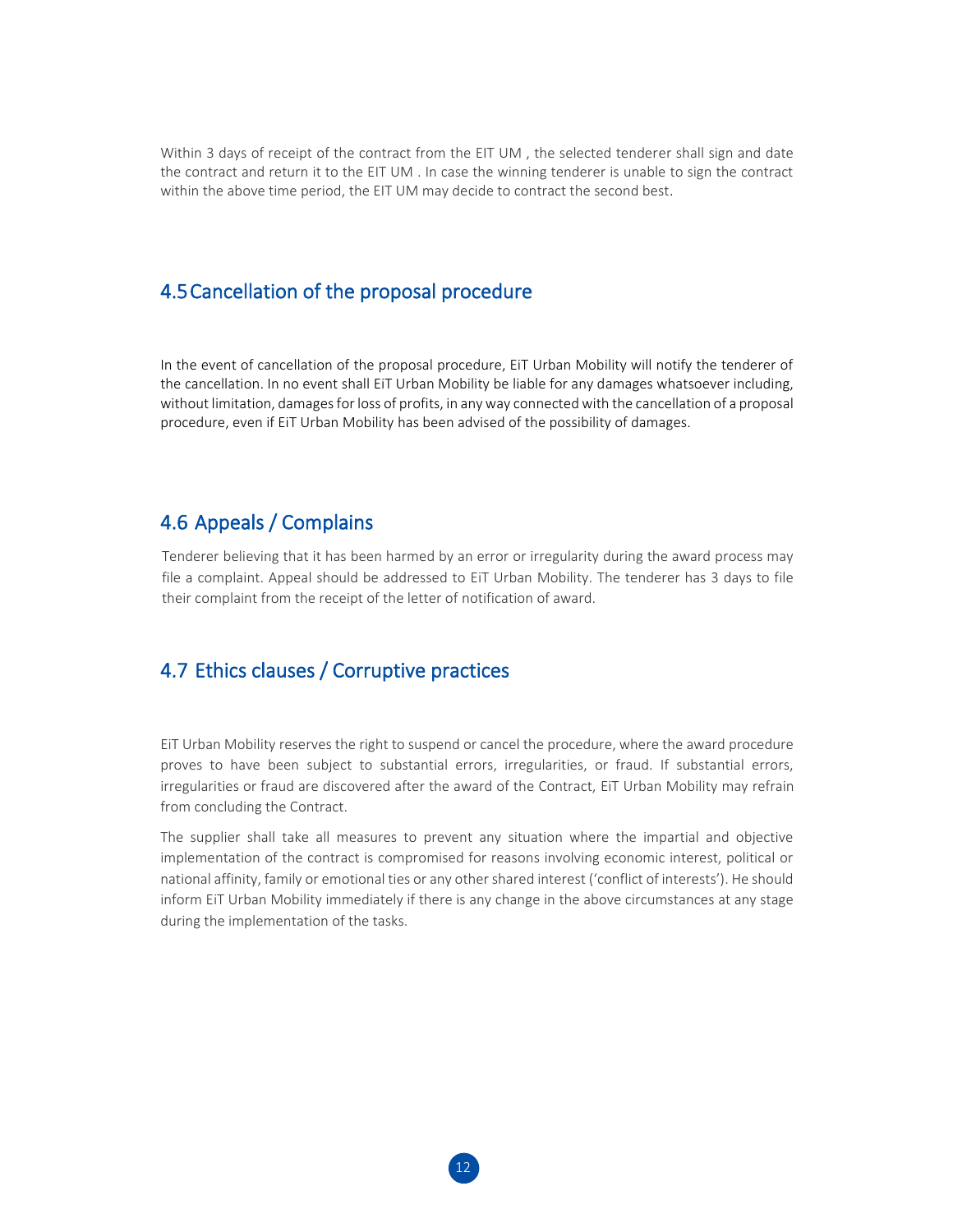## 4.8 Safeguarding of EU's financial interest

The potential or actual supplier should accept that during the implementation of the contract and for four years after the completion of the contract, EIT Urban Mobility has the right for the purposes of safeguarding the EU's financial interests, the proposal and the contract of the supplier may be transferred to internal audit services, EIT, to the European Court of Auditors, to the Financial Irregularities Panel or to the European Anti-Fraud Office.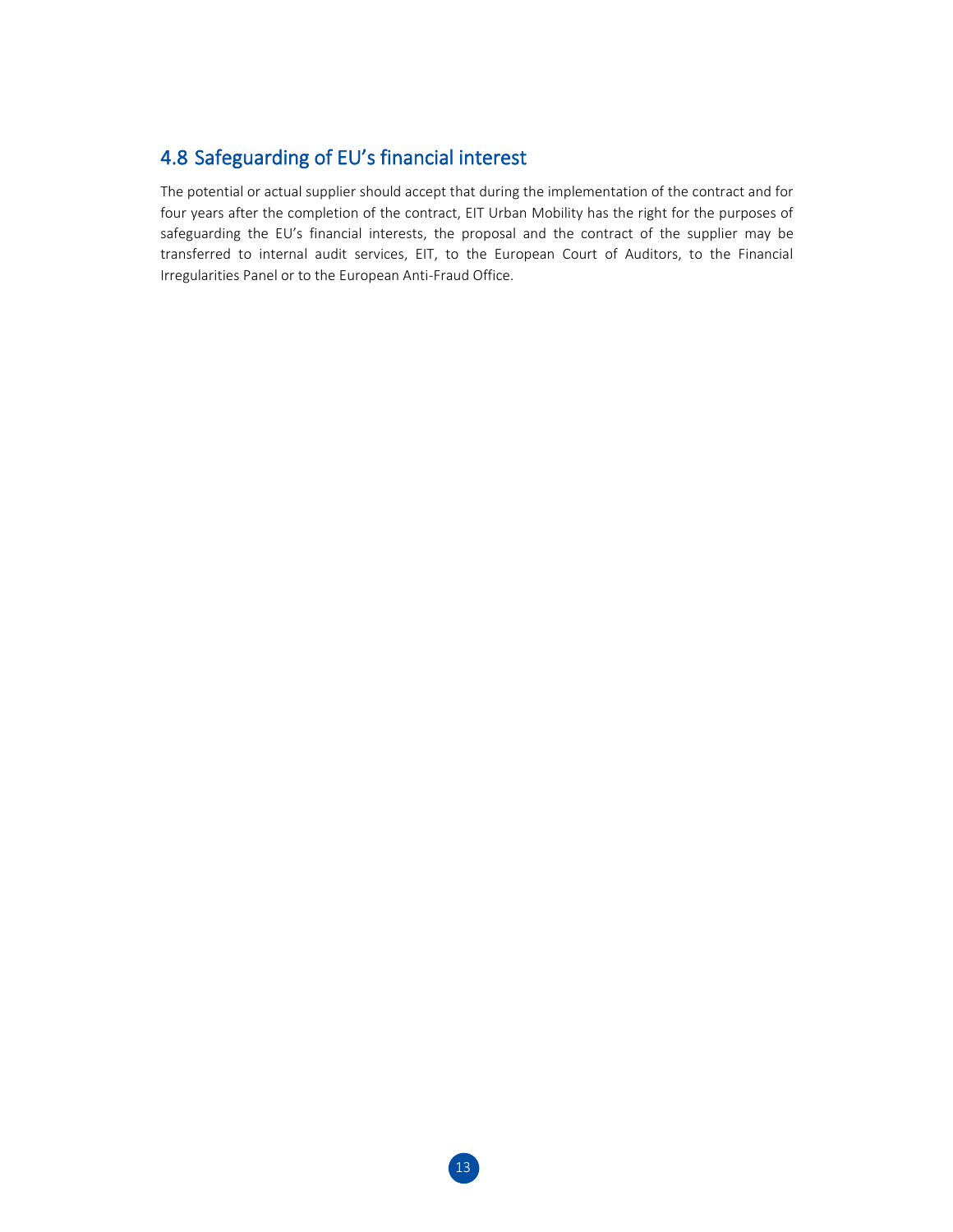## Annexes

## 1.1Annex 1 – Service Agreement

### **SERVICE AGREEMENT**

#### **This Service Agreement ("Agreement") is hereby made by and between:**

**EIT Urban mobility /UM/ [EIT Urban Mobility s.l]**, a private limited company, having its registered office and place of business at [Pere IV, 362. 09019, Barcelona. Spain], with company registration number [Temporary registration number: 118237] and VAT number [B67513630], legally represented herein by [name of representative], acting as [position of the representative]; hereinafter referred to as: the '**Contracting Party**';

and

**[Company name]**, a private limited company, having its registered office and place of business at [Company's address], with company registration number [Company's registration number] and VAT number [Company's VAT number], legally represented herein by [name of representative], acting as [position of the representative]; hereinafter referred to as: the '**Supplier**';

Hereinafter jointly referred to as: the 'Parties' or individually as a "Party";

#### **WHEREAS:**

*EIT UM is an association whose funds are used to promote innovation, entrepreneurship and education in the field of urban mobility;*

EIT UM has launched a procurement procedure for the performance of certain Services described in Annex 1 to this Agreement, via a tender referred to in Annex 1 ("**EIT UM Tender**") and Supplier has been selected as Service Provider for EIT UM for such Services, based on Supplier's Offer as referred to in Annex 1.

Supplier has knowledge and experience in performing the aforementioned Services described in Annex 1, on the basis of a temporary engagement (hereinafter: the '**Services**');

Supplier is willing and able to provide the Services to EIT UM, as further provided for in this Agreement;

14

**NOW, THEREFORE, THE PARTIES HAVE AGREED AS FOLLOWS:**

**Structure of the Agreement and precedence**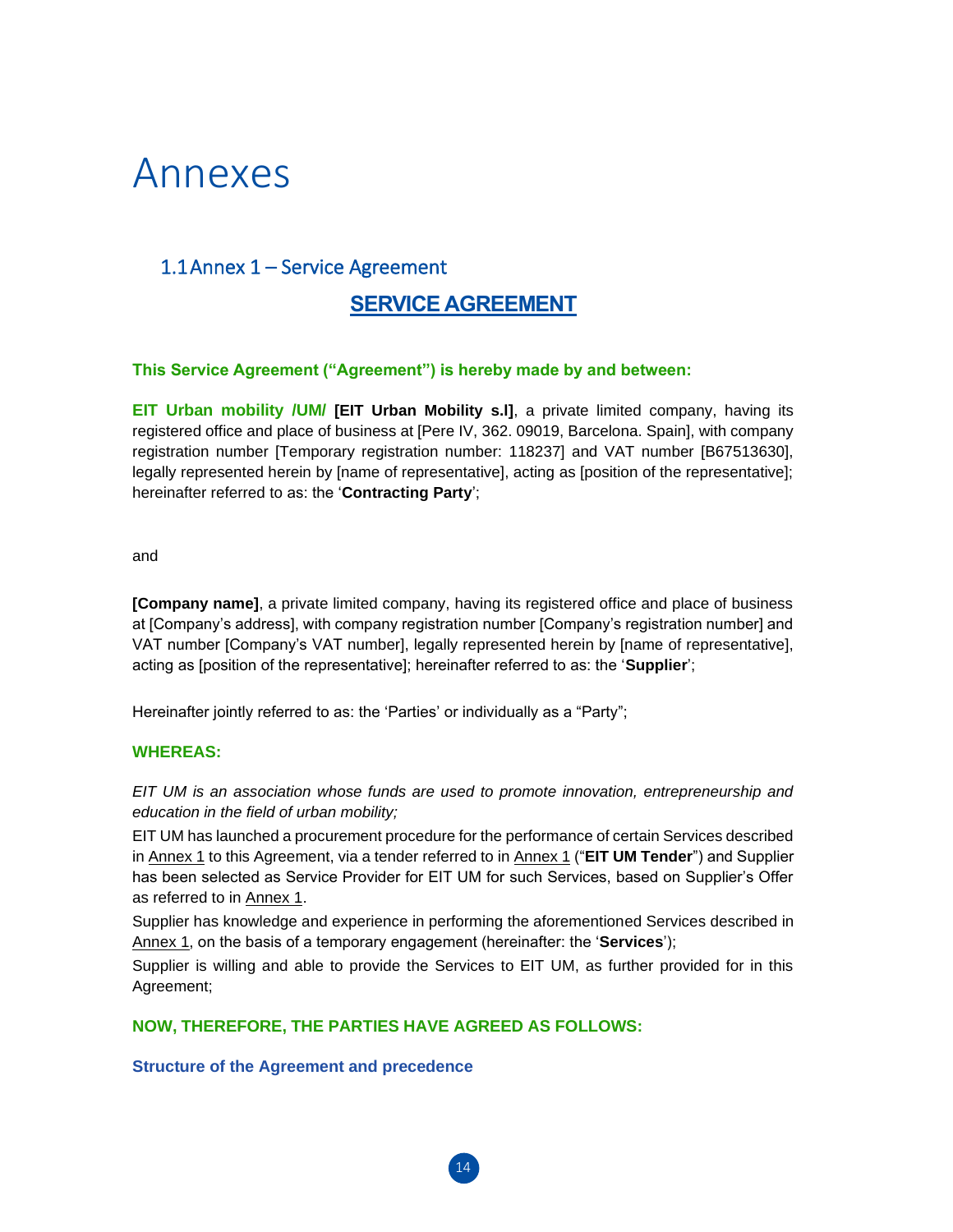This Agreement consists of the body of this Agreement and Annex 1 attached to this Agreement.

The body contains standard general provisions applicable to all Services purchased by EIT UM from Supplier under this Agreement.

Annex 1 contains the description of the Services and the time schedule for the delivery of such Services (extracted from Supplier's Offer), as well as additional specific conditions and details adapted to the type of Services purchased by EIT UM from Supplier under this Agreement.

Both the body and Annex 1, as well as the EIT UM Tender (as referred to in Annex 1) form the Agreement.

In case of discrepancy between the description of Services and time schedule in the EIT UM Tender and the description of Services and time schedule in Annex 1, the EIT UM Tender shall prevail. In case of discrepancy between a provision in the body and a provision in Annex 1, the provision in the body shall prevail unless the deviating provision in Annex 1 states expressly that it is specifically agreed by both Parties as being in deviation of a specific provision of the body and refers clearly to the provision of the body concerned.

#### **Ordering of Services, non-applicability of Supplier's (standard) terms and conditions**

Supplier does not commit to provide the Services exclusively to EIT UM, unless and to the extent provided in Annex 1 for certain specific types of Services.

The contractual relationship between EIT UM and Supplier shall solely be governed by the terms and conditions of this Agreement. EIT UM is therefore not bound by and expressly rejects Supplier's general conditions of services and any additional or different terms or provisions that may appear on any proposal, quotation, price list, acknowledgment, invoice, packing slip or the like used by Supplier.

#### **Performance of the Services, organization, quality, timely delivery, subcontracting, reporting of progress, acceptance, changes**

With due observance of the other provisions of the Agreement, Supplier shall perform the Services specified under Annex 1 for EIT UM under this Agreement, within the time schedule specified under Annex 1.

Supplier agrees to perform the Services by exercising due skill, speed and care, at a level generally required of well-reputed Suppliers in the same field as the one covered by this Agreement and shall make every effort to the best of Supplier's abilities to serve the interests of EIT UM as much as possible.

Supplier is free to organise the way it provides the Services and the timing thereof autonomously and at its own discretion without supervision or authority of EIT UM, (i) provided the Services are performed accurately and diligently and in accordance with the requirements of this Agreement, including the timely delivery of the Services as specified under Annex 1, and (ii) subject to specific requirements as may be stated in **Annex 1** regarding the way the Services shall be provided. Supplier may conduct its business activities from its own premises but may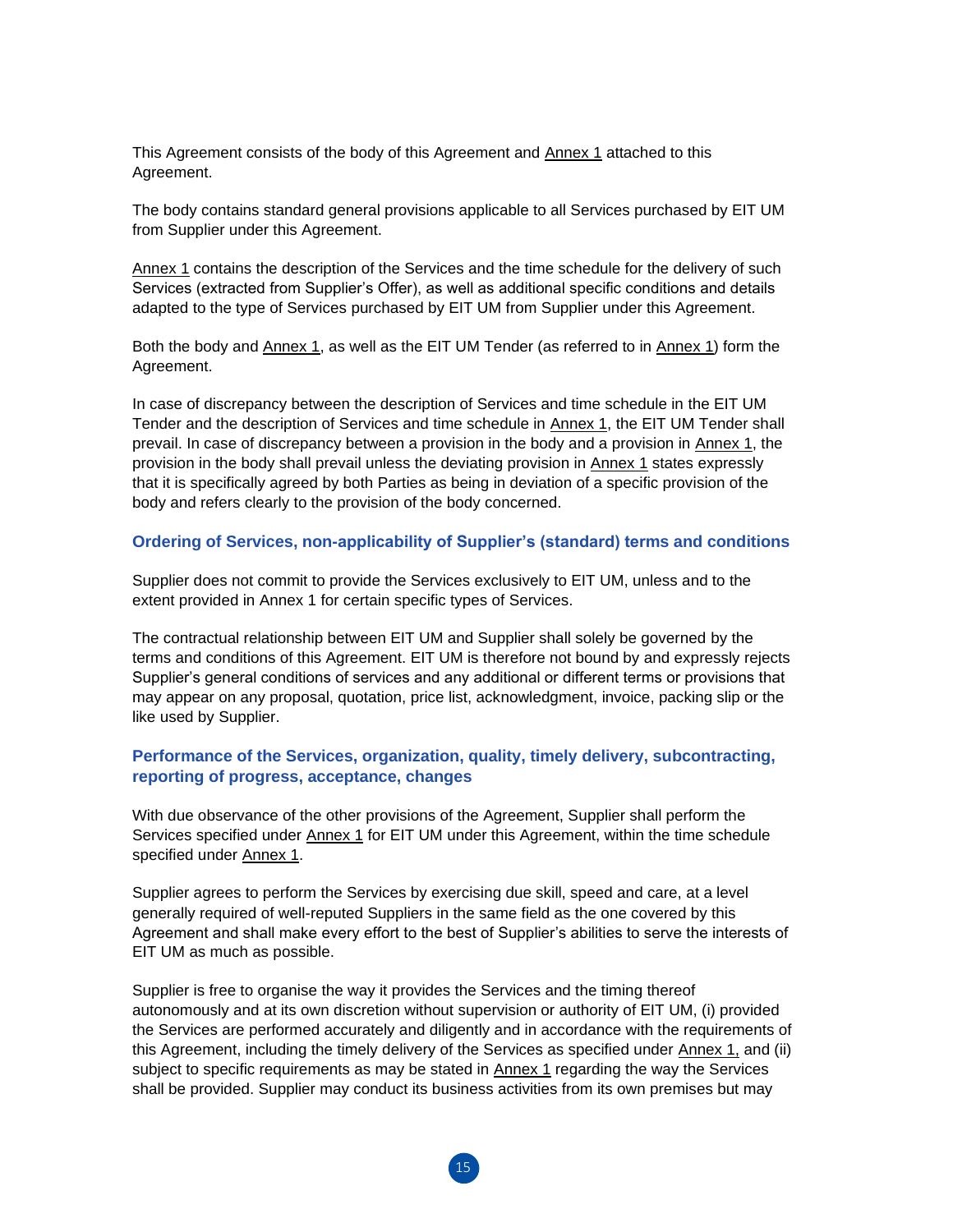be requested to operate from EIT UM's premises whenever it is necessary for the performance of the Services. Supplier shall arrange their own travel, should they need to travel in order to performe the Services. When performing the Services, Service Provider shall use its own tools and materials, work forces. Supplier shall be fully responsible for the proper execution of this Agreement in all respects.

Supplier shall use personnel who possess the qualifications and experience necessary for the performance of the Services. Additional requirements relating to personnel may be provided in Annex 1, as the case may be.

Unless otherwise specifically provided under Annex 1, Supplier may subcontract part of the provision of the Services to subcontractors, provided such subcontractors are contractually bound by similar obligations as under this Agreement, and provided Supplier has disclosed the elements of the Agreement to be subcontracted and the identity of the relevant subcontractor to the subcontracting. Supplier remains at all times responsible for the work performed by its subcontractors and for the acts, defaults and negligence of such subcontractors, and no subcontract shall create any contractual relationship between any subcontractor and EIT UM. Additional requirements relating to subcontracting may be provided in Annex 1, as the case may be.

In order for EIT UM and Supplier to monitor the proper performance of the Services throughout the Term of the Agreement, Supplier shall report to EIT UM progress of the performance of the Services, in writing, at intervals and under conditions specified under Annex 1. Supplier shall provide EIT UM with time sheets describing the tasks performed by Supplier and the time spent on each task, pursuant to the regularity provided under Annex 1 and pursuant to the time sheet template provided by EIT UM separately.

If, for whatever reason, Supplier is not able to perform the agreed Services, or is not able to meet the deadlines agreed in Annex 1, Supplier shall notify EIT UM hereof promptly in writing, and shall take any reasonable measure to mitigate the consequences of such situation, in agreement with EIT UM.

Services delivered are subject to the acceptance of EIT UM. EIT UM shall issue a Performance certificate after completion of Services. Should EIT UM fail to reject part or all of the Services provided within 15 (or other deadline set forth in Annex 1) calendar days as from such delivery, on the grounds of a lack of quality or compliance, or because of late delivery, Services shall be considered as accepted. Should EIT UM reject a Service (within the above deadline) because of lack of quality or compliance, and such failure is capable of remedy, Supplier shall re-perform the rejected (part of the) Service promptly (but no later than 5 days in absence of any further instructions) at no additional charge for EIT UM. Should such failure be not capable of remedy (given the type of Service and/or the extent of the failure) or should the delivery have occurred after an essential delivery deadline which renders the Service irrelevant or useless, the Services at stake shall be considered as rescinded, and EIT UM is not obliged to provide any compensation to Supplier for such Services.

Modifications to the Services and/or other provisions of this Agreement may only be agreed by the Parties as per the EIT UM procurement rules, i.e. if:

mutually agreed in writing, and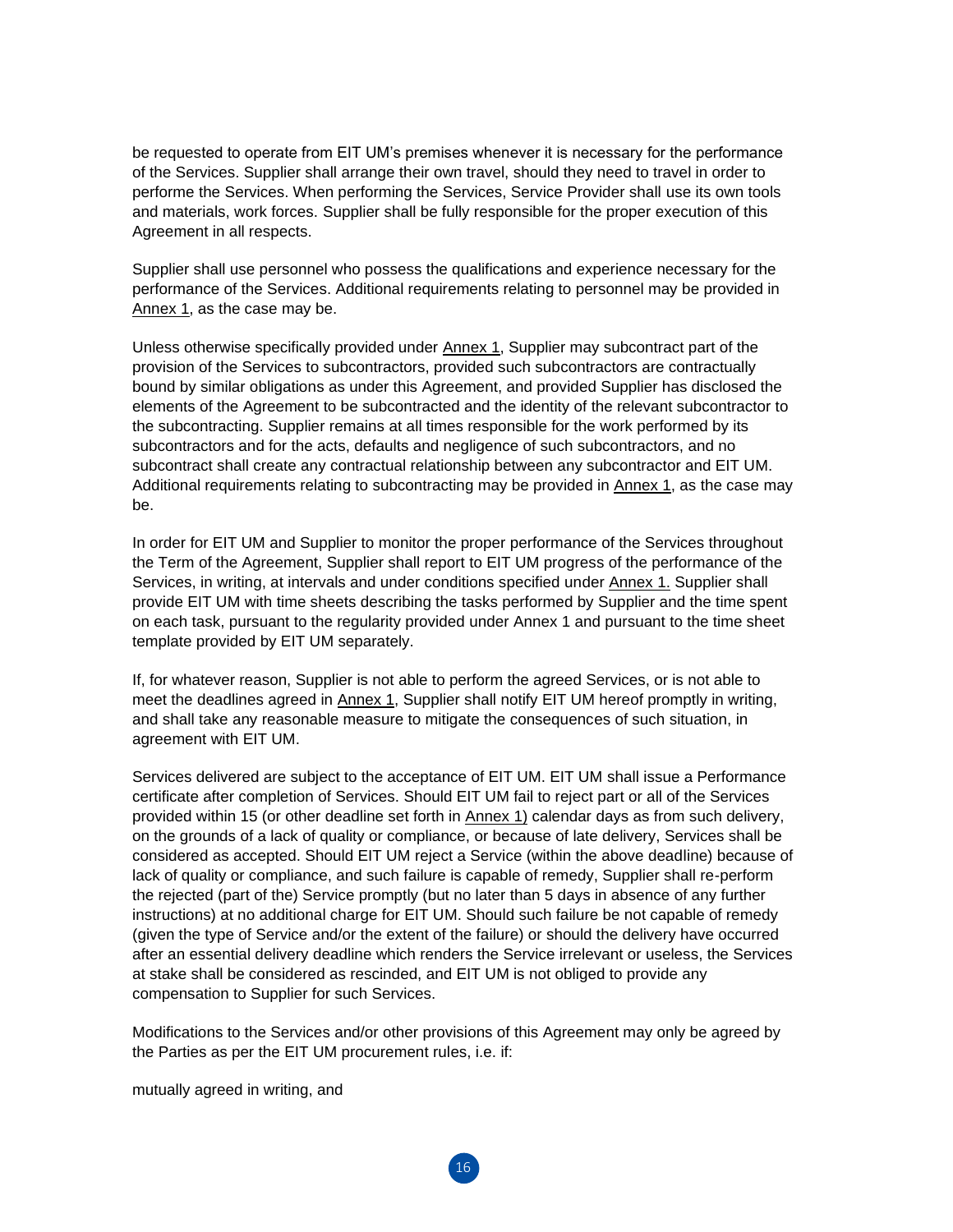the need for modification has been brought about by circumstances which a diligent contracting entity could not foresee; and

the modification does not alter the overall nature of the contract; and

any increase in price is not higher than 25 % of the original value of the Agreement. In addition, if several successive increases in price would be agreed, the total cumulating of such successive increases shall not exceed 25% of the original value of the Agreement; and

modifications above 10% of the original value of the Agreement should only amend specific conditions of the Agreement and be made by way of an amendment to this Agreement signed by both Parties.

The Parties designate the following contact persons for communication with respect to this Contract:

Name: ... Name: ...

Phone: ... Phone: ...

E-mail: ... E-mail: ...

#### **Compensation, invoicing and payment, expenses**

Supplier is entitled to charge, in respect of Supplier's Services as described under Annex 1, the compensation specified in Annex 1 per Service.

Supplier may only charge the amounts under Section 4.1. corresponding to the delivered Services, after acceptance of such Services by EIT UM.

Further, Supplier may only charge the amounts under 4.1. subject to (i) EIT UM having received a correct invoice bearing the essential elements below, (ii) all relevant Progress Reports relating to the delivered Services so invoiced having been properly delivered to EIT UM in a timely manner and accepted by EIT UM in writing (as the case may be).

An invoice shall be considered as correct when containing the following essential elements:

the name and address of Supplier

the VAT identification number of Supplier

the VAT identification number of EIT UM

the name and address of EIT UM

the invoice number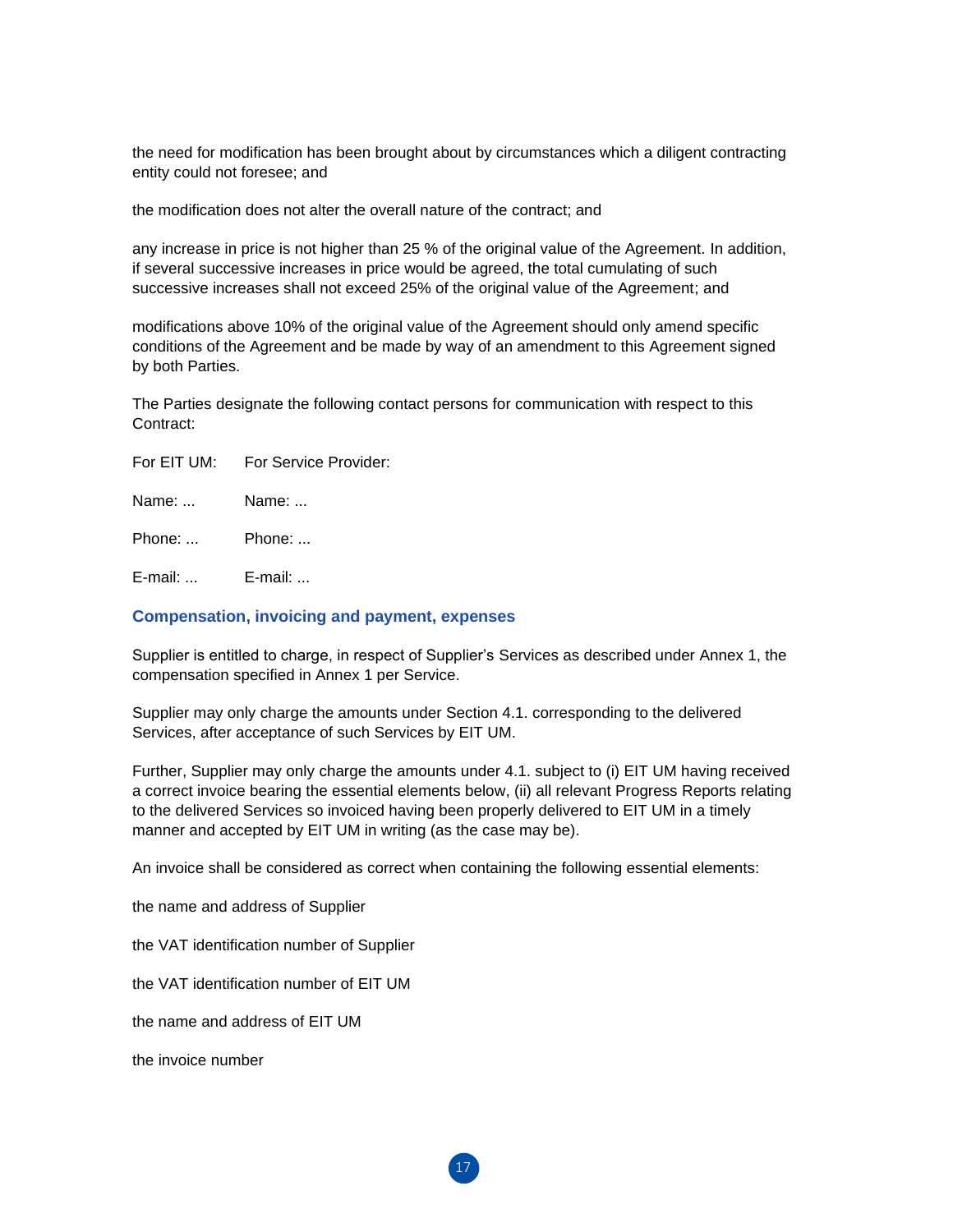the invoice date

the date on which the Services were supplied (provided EIT UM S has accepted them pursuant to this Agreement)

the quantity and type of goods supplied (if applicable)

the nature and type of Services supplied

the following data for every VAT tariff or exemption:

the price per piece or unit, excluding VAT

any reductions that are not included in the price

the VAT tariff that has been applied

the cost (the price excluding VAT)

in case of advance payment: the date of payment, if this is different from the invoice date

the amount of VAT

By deviation to Section 4.2., Supplier may charge the amounts under Section 4.1., at the beginning of each (quarterly, monthly or other) period specified in Annex 1, if such alternative is specifically agreed by EIT UM in Annex 1. In such a case, requirements of Section 4.3. shall apply to each regular invoice.

The payment term applying to Supplier invoices fulfilling the requirements of this Section 4 is fixed in Annex 1.

All amounts corresponding to the compensation per Service, as fixed in Annex 1, shall be fixed tariffs, which may not be revised during the Term of this Agreement, unless specifically provided otherwise in Annex 1 (and within the limits of the price revision mechanisms authorised under the procurement procedure).

Supplier may charge expenses to EIT UM, to the extent Annex 1 provides for such possibility. Expenses shall only be paid if EIT UM has given its written approval prior to Supplier incurring said costs.

If Supplier fails to fulfil any of its obligations under the Agreement, EIT UM may suspend payment to Supplier, upon notice to Supplier.

Supplier hereby unconditionally accepts that EIT UM has the right to set off any amount that EIT UM owes to Supplier under this Agreement, with any amount Supplier owes to EIT UM under this Agreement or any other agreement.

**Taxes, other contributions, no employment agreement and related indemnification**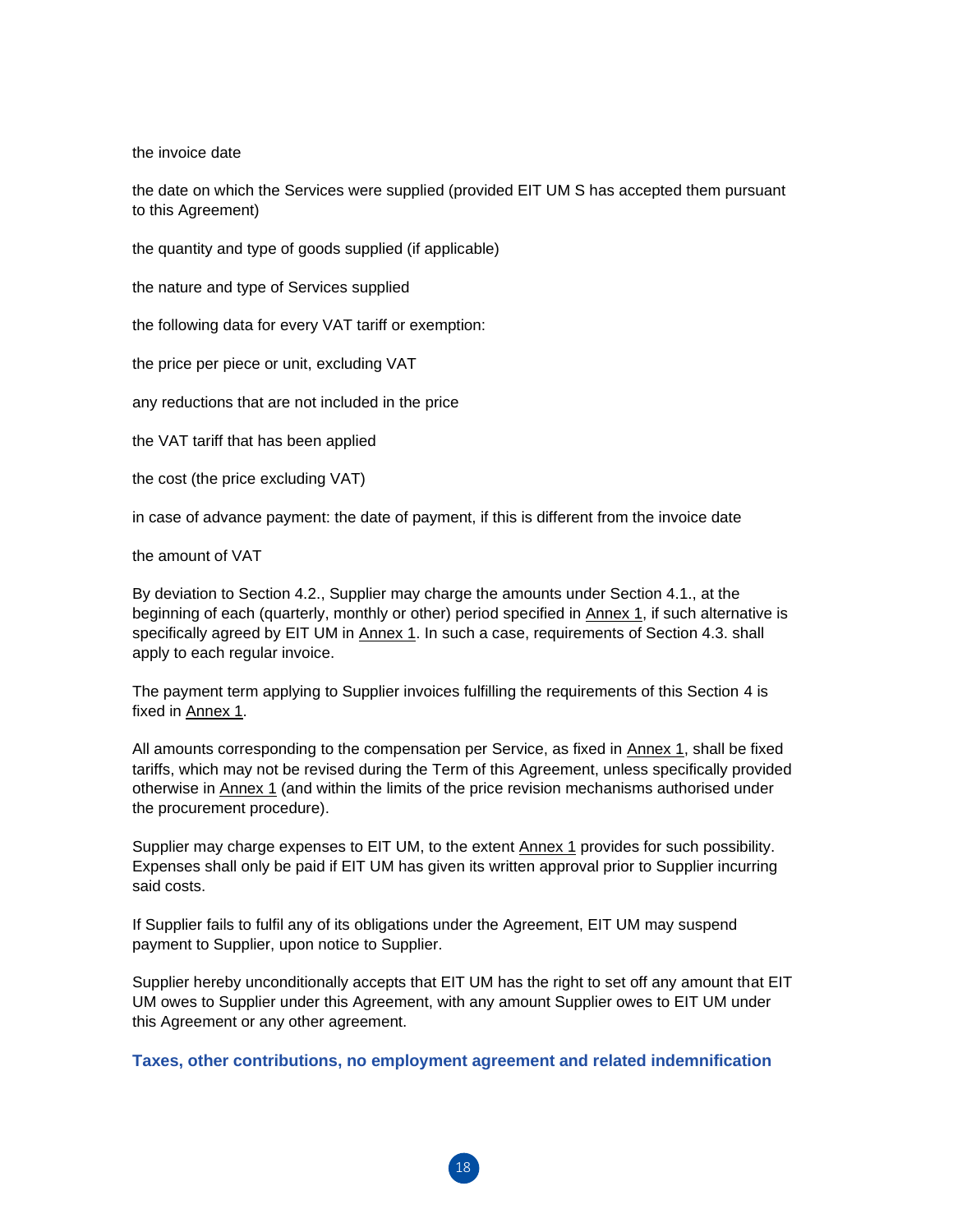All tariffs are gross amounts but exclusive of any value added tax (VAT), sales tax, GST, consumption tax or any other similar tax ("**Taxes**").

If the Services under this Agreement are subject to any other Taxes, Supplier may charge such Taxes to EIT UM, which taxes shall be paid by EIT UM in addition to the compensation for Supplier. Supplier is responsible for paying any applicable Taxes to the appropriate (tax) authorities.

In addition to Section 5.1. and 5,2., all social security, fiscal charges or taxation of any kind and contributions of any kind including but not limited to value added, levies, withholdings, unemployment, medical insurance and insurance of any kind, pensions, national insurance contributions and social security benefits, as imposed by any law, accommodation and travel costs, living expenses, or other expenses and charges arising from this Agreement, will be the exclusive responsibility of Supplier, who must pay such taxes, charges, any kind of expenses and contributions directly to the competent authorities or employees (as the case may be) (altogether called "**Contributions**").

Supplier shall perform the Services hereunder as an independent contractor and not as an agent of EIT UM and nothing contained in the Agreement is intended to create a partnership, joint venture or employment relationship between the Parties irrespective of the extent of economic dependency of Supplier on EIT UM.

Supplier shall indemnify and keep EIT UM harmless from any claims from any authority for payment of any Contributions, including all interest charged in respect thereof, surcharges and possible administrative fines in connection with the Services performed by Supplier on the basis of the Agreement.

#### **Intellectual property, ownership and licensing, IP infringement indemnification**

"**Intellectual Property Rights**" or "**IP**" shall mean patents, utility certificates, utility models, (industrial) design rights, copyrights, database rights, trademarks, trade names and trade secrets, including moral rights and any applications, renewals, extensions, combinations, divisions, discontinuations or re-issues of the foregoing.

Unless expressly specified otherwise in Annex 1, should the performance of the Services entail the delivery of (written) advice, reports or any other materials or results ("**Deliverables**"), the ownership of any Intellectual Property Rights in such Deliverables shall be vested in EIT UM.

In addition to Section 6.1., any item provided by EIT UM (or by a third party designated by EIT UM on behalf of EIT UM) and used to perform the Services and/or embedded in the delivered Services, shall at all times remain the ownership of EIT UM S. Supplier shall have no right, title or interest in any of these items nor any trademark or trade name from EIT UM.

By exception to Section 6.1., Intellectual Property Rights owned or controlled by Supplier before the start of the performance of the Services shall remain the ownership of Supplier ("**Background IP**").

Supplier hereby grant a non-exclusive, royalty-free and fully paid-up, worldwide, irrevocable and perpetual license under its Background IP used for the performance of the Services, to EIT UM,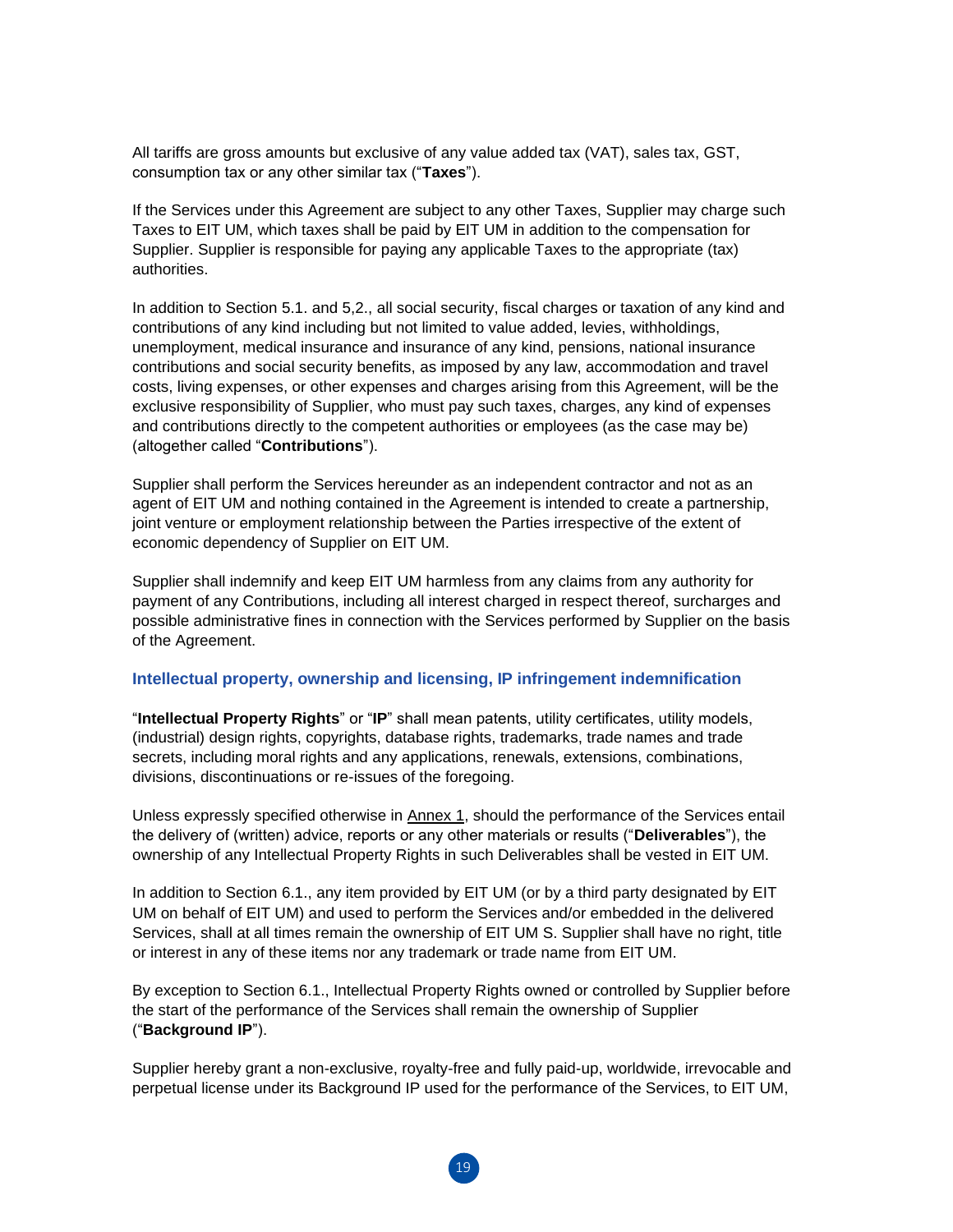with the right to sublicense, for the use, make, have made, build-in, market, sell, lease, license distribute and/or otherwise dispose of the Services and/or Deliverables.

Supplier shall not, without EIT UM' prior written consent, publicly make any reference to EIT UM, whether in press releases, advertisements, sales literature or otherwise.

Unless expressly specified otherwise in Annex 1,

Supplier shall indemnify and hold harmless EIT UM, its Affiliates, partners, contractors and employees in respect of any and all claims, damages, costs and expenses (including but not limited to loss of profit and reasonable attorneys' fees) in connection with any third party claim that any of the Services alone or in any combination or their use infringes any third party IPRs, or, if so directed by EIT UM, shall defend any such claim at Supplier's own expense. By "Affiliate" is meant any and all companies, firms and legal entities with respect to which now or hereafter EIT UM, directly or indirectly holds 50% or more of the nominal value of the issued share capital or 50% or more of the voting power at general meetings or has the power to appoint a majority of directors or otherwise to direct the activities of such company, firm or legal entity, including but not limitedly through a domination agreement.

EIT UM shall give Supplier prompt written notice of any such claim, provided, however, any delay in notice shall not relieve Supplier of its obligations hereunder except to the extent it is prejudiced by such delay. Supplier shall provide all assistance in connection with any such claim as EIT UM may reasonably require.

If any Services alone or in any combination, provided under the Agreement are held to constitute an infringement or if their use is enjoined, Supplier shall, as directed by EIT UM, but at its own expense: either 1) procure for EIT UM or its users the right to continue using the Services alone or in any combination; or 2) replace or modify the Services alone or in any combination with a functional, non- infringing equivalent.

If Supplier is unable either to procure for EIT UM the right to continue to use the Services alone or in any combination or to replace or modify the Services alone or in any combination in accordance with the above, EIT UM may terminate the Agreement and upon such termination, Supplier shall reimburse to EIT UM the price paid, without prejudice to Supplier's obligation to indemnify EIT UM as set forth herein.

#### **Confidentiality, documents**

Confidential Information means any and all proprietary and/or confidential data and information, such as but not limited to commercial and/or technical information, that EIT UM, its Affiliates or representatives may disclose directly or indirectly, whether in writing or any other form, to Supplier that is related to the Service, which (a) is marked as "confidential" or "proprietary" or words of similar import when disclosed, and (b) is orally disclosed and is summarized and described as confidential in a writing that is delivered to Supplier within fifteen (15) days of disclosure.

During the period beginning on the Effective Date and continuing for a period of five (5) years thereafter (the "**Confidentiality Period**"), Supplier agrees not to: (i) use EIT UM' Confidential Information for any purpose other than for the Service; and (ii) disclose EIT UM Confidential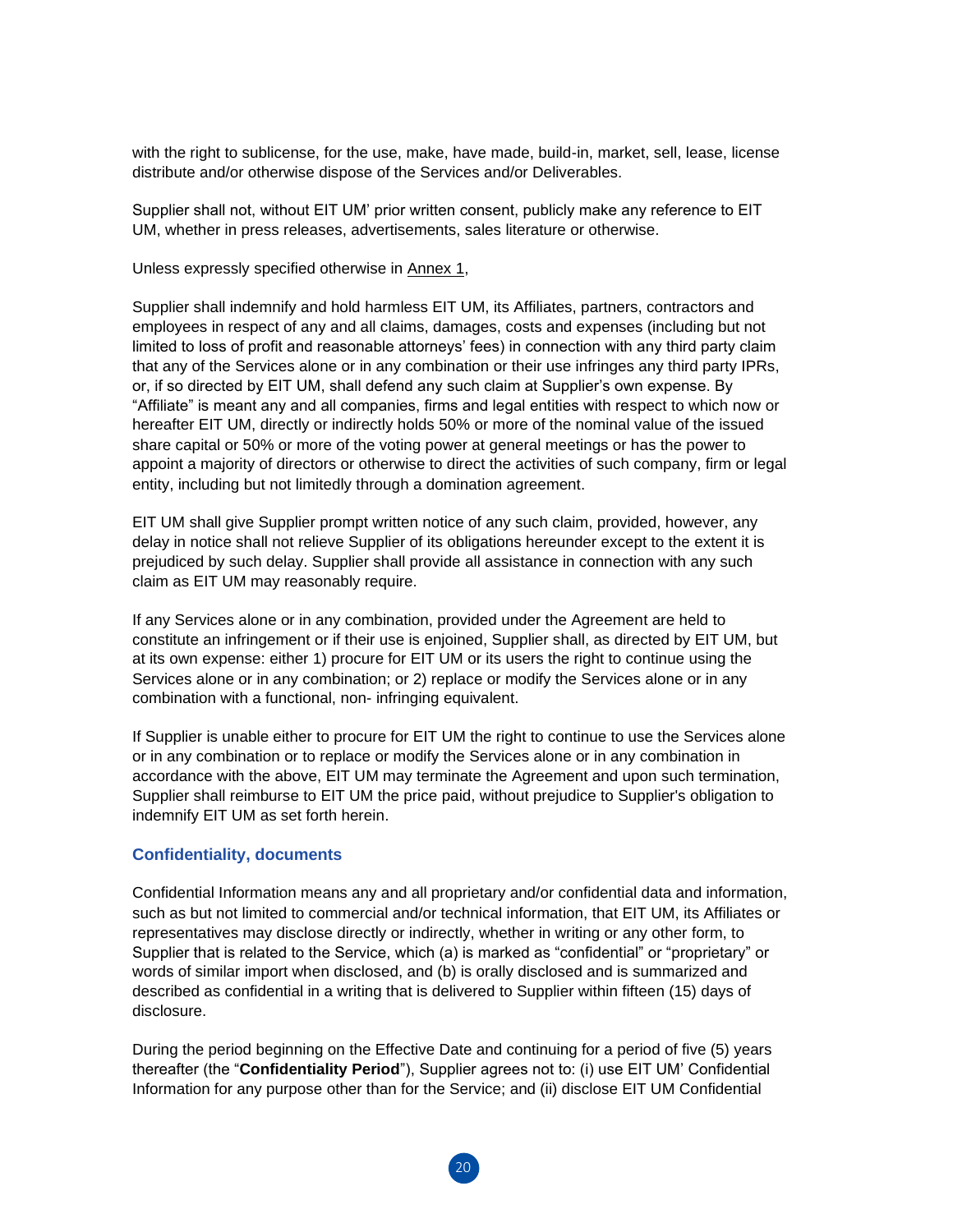Information to any third party, except to its employees and other persons under its supervision that are operating within its organization, including without limitation, its Partners' employees who (A) have a legitimate "need to know" to accomplish the Service, and (B) are obligated to protect such Confidential Information pursuant to terms and conditions not less restrictive than those contained in this Agreement. Supplier shall protect EIT UM' Confidential Information as required hereunder using the same degree of care, but no less than a reasonable degree of care, as Supplier uses to protect its own confidential information of a like nature.

Supplier's obligations above shall not apply to any data or information that it can prove: (a) is lawfully available to EIT UM, prior to the time of receipt from EIT UM as verified by written records; (b) is or becomes publicly available without violation of this Agreement or any other obligation of confidentiality and through no act or omission of Supplier; (c) is lawfully furnished to Supplier by a third party without use or disclosure restrictions; or (d) is developed by Supplier without use of or reference to any of EIT UM' Confidential Information. Furthermore, a disclosure by Supplier that is required pursuant to any judicial or governmental proceeding shall not be considered a breach of this Agreement, provided that Supplier promptly after learning of such action shall notify, to the extent permitted by applicable law, EIT UM thereof to give Supplier the opportunity to contest disclosure or to seek any available legal remedies to maintain such information in confidence.

Supplier is not permitted - alone or with or through others – to remove, dispatch, transmit or allow any third parties to inspect, use or otherwise have access to any property belonging to EIT UM or any of its Affiliates, including but not limited to any notes, drawings, letters, formulas, recipes, other documents and/or any copies thereof, tools, designs, products manufactured or (copies of) computer files or other data carriers, unless EIT UM has given its prior written permission to any such action.

EIT UM shall remain the owner of all property it has made available to Supplier in connection with this Agreement.

Supplier shall make all property belonging to EIT UM (or its Affiliates) such as, but not limited to any notes, drawings, letters, formulas, recipes, other documents and/or copies of such matters, tools, models, finished products, (copies of) automated files or other data carriers, which come into its possession during the term of this Agreement, available to EIT UM in good condition immediately upon initial request, but in any case on the day on which the Agreement ends.

#### **Personal data**

For the purpose of this Agreement,

"**Personal Data**" shall mean any and all information relating to an identified or identifiable individual, including but not limited to EIT UM current or former employees, employee family members, dependents or beneficiaries, customers, consumers, suppliers, business partners or contractors;

"**Processing**" shall mean any operation or set of operations performed or to be performed upon Personal Data, whether or not by automatic means, such as creation, access, collection, recording, organization, storage, loading, employing, adaptation or alteration, retrieval, consultation, displaying, use, disclosure, dissemination or otherwise making available,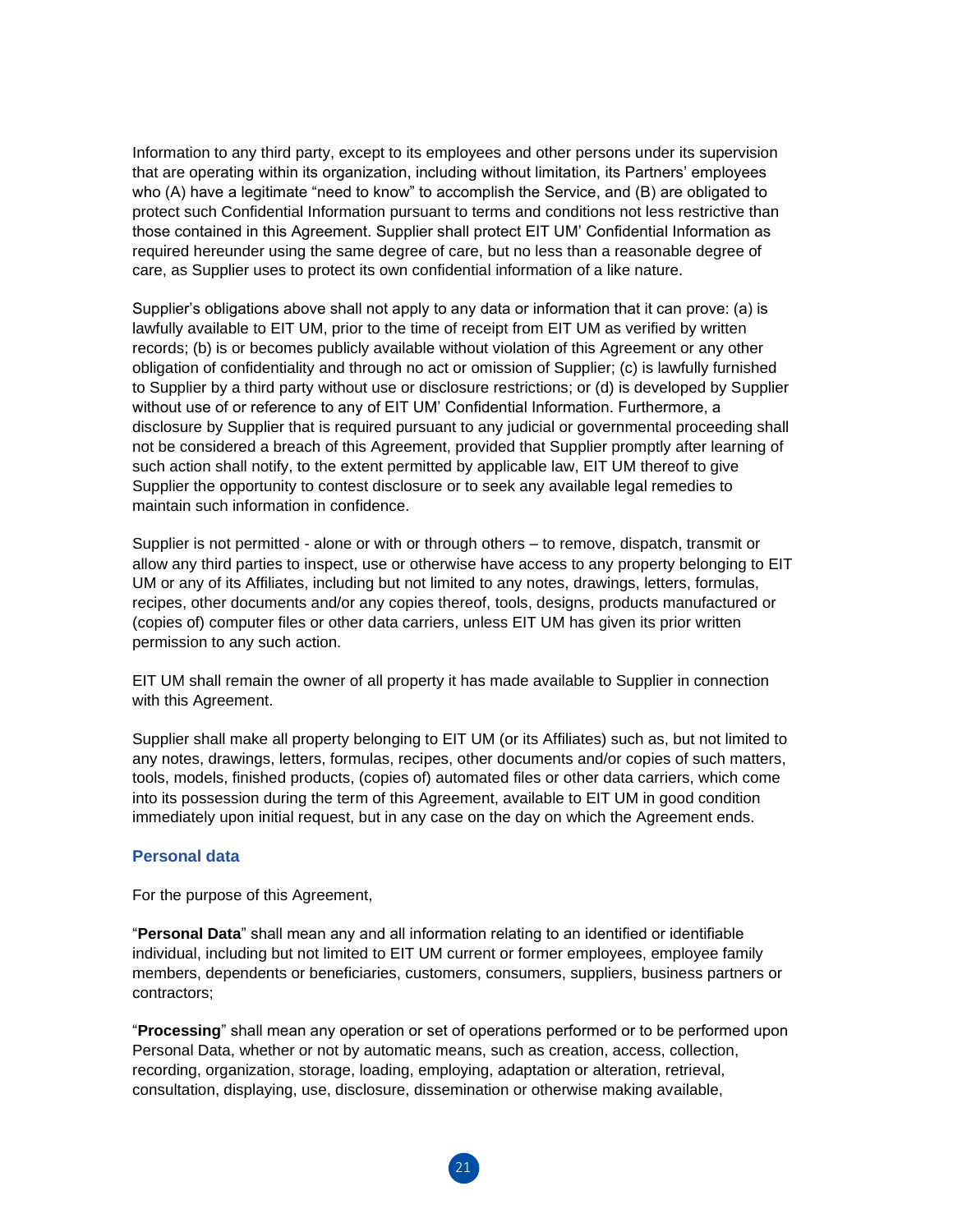alignment or combination, blocking, erasure or destruction (hereinafter also referred to as a verb "**Process**").

Where Supplier in the performance of the Agreement Processes Personal Data, then Supplier agrees and warrants that Supplier shall:

comply with all privacy and data protection law and regulations applicable to its Services;

Process Personal Data only (i) on behalf of and for the benefit of EIT UM, (ii) in accordance with EIT UM' instructions, and (iii) for the purposes authorized by this Agreement or otherwise by EIT UM, and (iv) insofar necessary for the Services rendered to EIT UM and as permitted or required by law;

maintain the security, confidentiality, integrity and availability of the Personal Data;

implement and maintain appropriate technical, physical, organizational and administrative security measures, procedures, practices and other safeguards to protect the Personal Data against (i) anticipatable threats or hazards to its security and integrity; and (ii) loss, unauthorized access to, or acquisition or use of or unlawful Processing; and

promptly inform EIT UM of any actual or suspected security incident involving the Personal Data.

To the extent that Supplier allows a (sub)contractor to process the Personal Data, Supplier shall ensure that it binds such (sub)contractor to obligations which provide a similar level of protection, but in no way less restrictive, as this Section 8.

Supplier shall, upon the termination of the Agreement, securely erase or destroy all records or documents containing the Personal Data. Supplier accepts and confirms that it is solely liable for any unauthorized or illegal processing or loss of the Personal Data, if Supplier fails to erase or destroy the Personal Data upon termination of the Agreement.

Supplier shall indemnify and hold harmless EIT UM, their officers, agents and personnel from any damages, fines, losses and claims arising out of a breach of this Section 8.

#### **Liability, indemnification, insurance**

Supplier shall indemnify and hold harmless EIT UM, its Affiliates, agents and employees, from and against all suits, actions, legal or administrative proceedings, claims, demands, damages, judgments, liabilities, interest, attorneys' fees, costs and expenses of whatsoever kind or nature (including but not limited to special, indirect, incidental, consequential damages), whether arising before or after completion of the performance of the Services covered by the Agreement, in any manner caused or claimed to be caused by the acts, omissions, faults, breach of express or implied warranty, breach of any of the provisions of this Agreement, or negligence of Supplier, or of anyone acting under its direction or control or on its behalf, in connection with Services or any other information furnished by Supplier to EIT UM under the Agreement.

Supplier warrants that it has taken out sufficient insurance against the aforementioned damage, costs and interest, or has made a sufficient provision for this purpose and is obliged to fully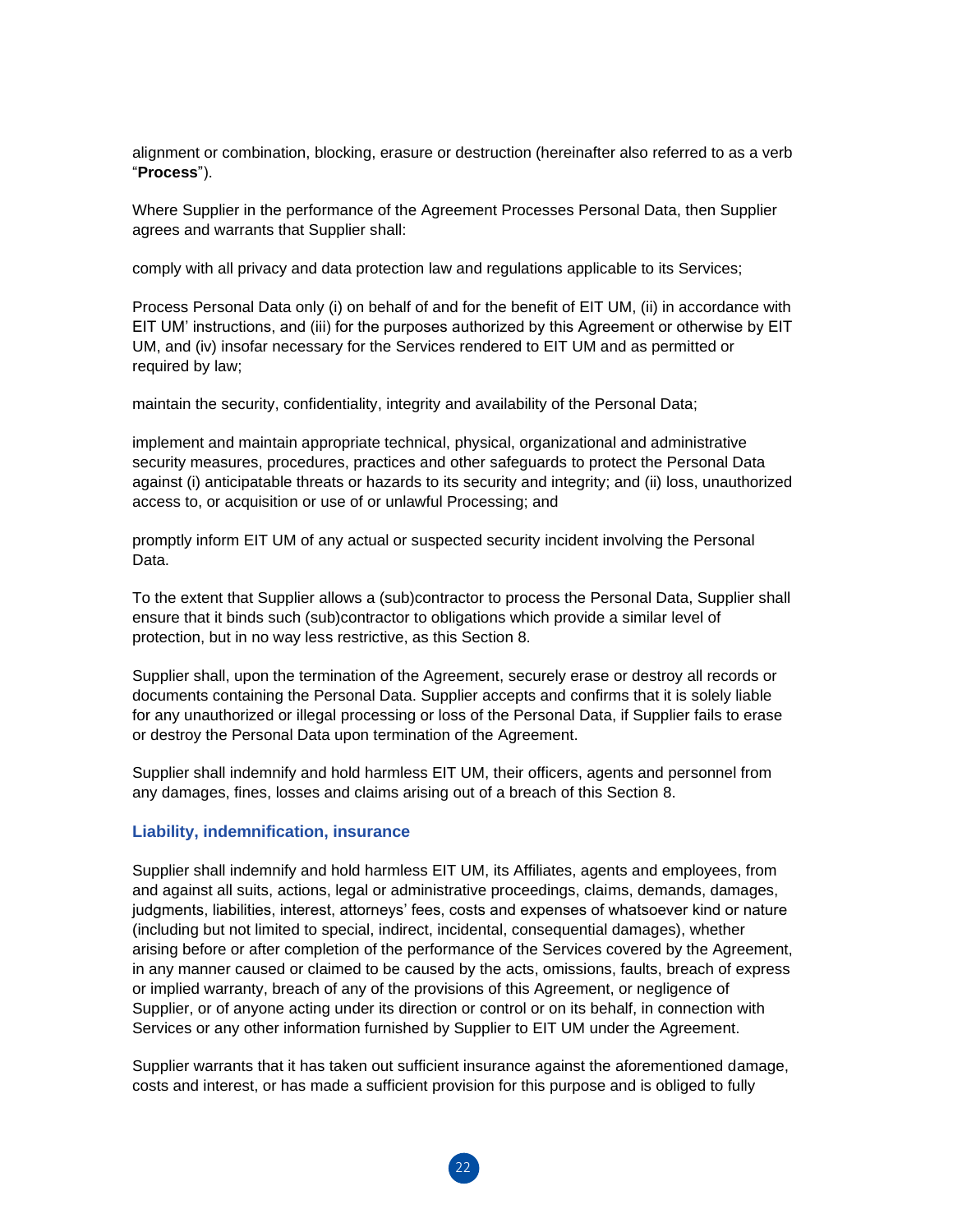disclose to EIT UM immediately upon initial request all the (policy conditions of the) aforementioned insurance(s) and/or provisions. Supplier shall indemnify EIT UM and shall pay its insurance proceeds to EIT UM and furthermore indemnify for the excess amount of the total claim of damages that is not covered by the insurance of Supplier or any other insurance. EIT UM shall be entitled to take legal action against Supplier.

Neither Party excludes or limits its liability for death or personal injury arising from its own negligence, fraud, breach of confidentiality or for any liability that cannot by law be excluded or limited.

Subject to Section 9.3 In no event shall EIT UM be liable under any theory of liability, for indirect, incidental, special, consequential or punitive damages, which includes without limitation damages for lost profits or revenues, lost business opportunities, loss of image or lost data, even if EIT UM has been advised of the possibility of such damages and in no event shall EIT UM be liable to Supplier, its successors or assigns for damages in excess of the amount due to Supplier for complete performance under the Agreement, less any amounts already paid to Supplier by EIT UM.

Subject always to Section 9.3., depending on the nature of the Services and the liability risk associated therewith, a cap to the liability of Supplier under this Agreement may apply only if expressly mutually agreed in writing in Annex 1.

#### **Suspension, termination of the Agreement**

The Agreement is entered into as from the Effective Date specified in Annex 1 and shall end by operation of law, without the requirement of prior notice of termination, on the date the last of the Services have been delivered by Supplier, accepted and paid by EIT UM ("**Term**").

As an exception to the above, EIT UM may suspend, withdraw, dissolve or terminate this Agreement fully or partially with immediate effect without incurring any penalty or compensation if and as soon as:

Supplier breaches any of its material obligations under this Agreement and, notwithstanding a written request from EIT UM to repair the current breach and to take appropriate measures to prevent such a breach in the future, fails to comply with such a request within a reasonable deadline fixed by EIT UM in the notice; or

EIT UM, in its reasonable discretion, determines that Supplier is not able to perform the Services as required; or

Supplier fails to provide EIT UM with adequate assurance of performance following request by EIT UM; or

Supplier files a petition for bankruptcy or is declared bankrupt; or

Supplier has become unable to pay its debts as they fall due or make any special arrangement(s) or composition with its creditors;

Supplier enters into voluntary or judicial liquidation;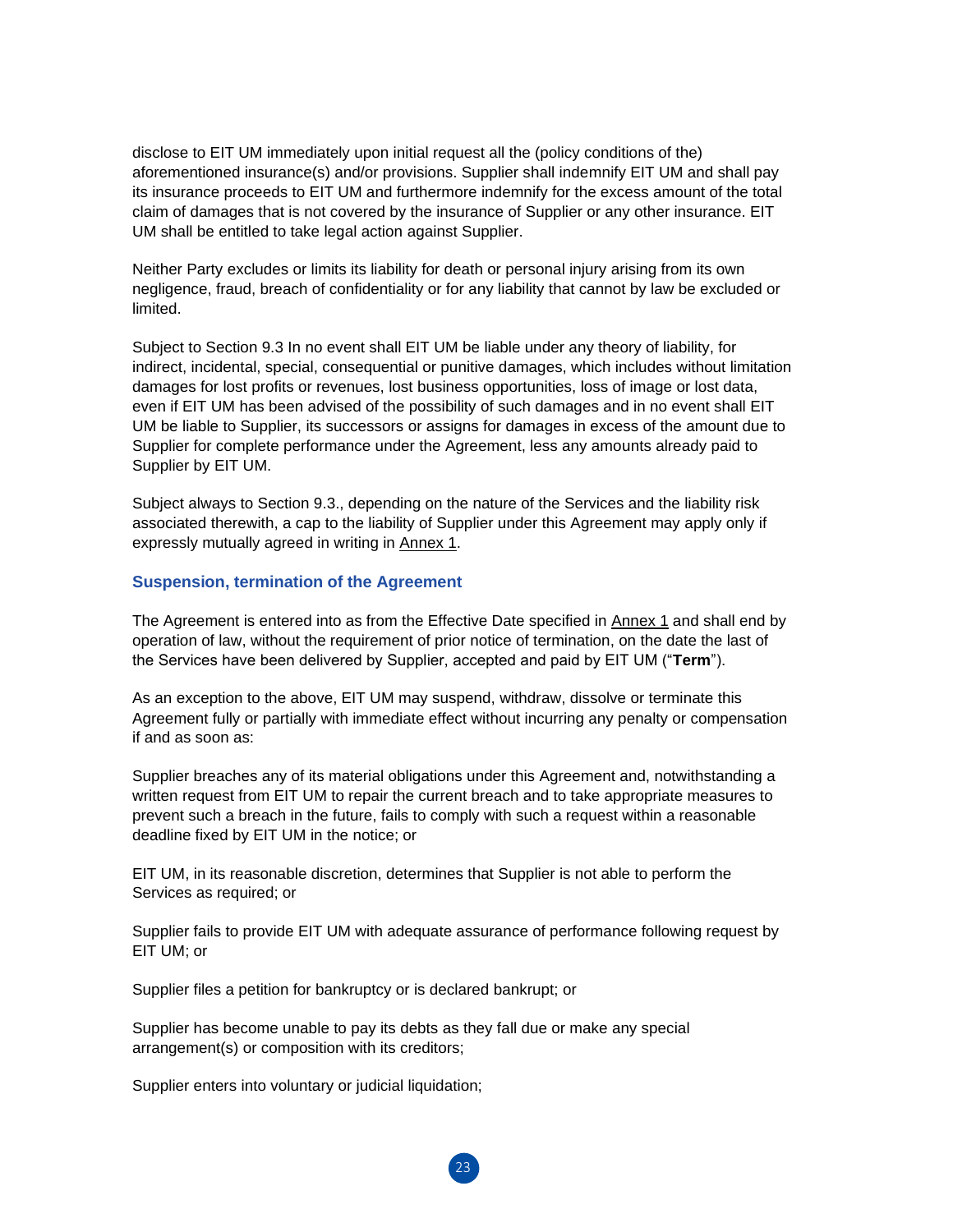the business of Supplier ceases to exist or control or ownership is taken over by a third party;

as a result of the termination of the European Programme(s) which requested EIT UM to enter into this Agreement (as the case may be).

As from receipt of a termination notice from EIT UM (under any legal ground), Supplier shall take immediate steps to bring the terminated Services to a closure in a prompt and orderly manner and to reduce expenditure to a minimum.

Supplier may, after giving 14 calendar days written notice to EIT UM, terminate the Agreement if EIT UM:

Fails for more than 120 calendar days to pay Supplier the amounts due after the expiration of the payment term stated in Section 4; or

Consistently fails to meet its material obligations after repeated reminders; or

Suspends the progress of the Services or any part thereof for more than 90 calendar days for reasons not specified in the Agreement, or not attributable to Supplier's breach or default.

#### **Safeguarding of EU's financial interest and conflict of interest**

Supplier accepts without reservation that during the implementation of the Agreement and for four (4) years after the completion of the Agreement, EIT UM has the right for the purposes of safeguarding the EU's financial interests, the tender proposal and the Agreement with Supplier may be transferred to internal audit services, the EIT, to the European Court of Auditors, to the Financial Irregularities Panel or to the European Anti-Fraud Office ('safeguarding the EU's financial interests').

Supplier confirms that it shall take all measures to prevent any situation where the impartial and objective implementation of the Agreement is compromised for reasons involving economic interest, political or national affinity, family or emotional ties or any other shared interest ('conflict of interests'). The contractor is obliged to inform EIT UM immediately if there is any change in the above circumstances at any stage during the implementation of the tasks under the Agreement.

#### **Miscellaneous**

All notices given under this Agreement shall be given in writing. Any subsequent change of address shall be promptly notified by the Party concerned to the other Party and embodied in an amendment to the preamble of this Agreement.

In the event that Supplier is prevented from performing any of its obligations under the Agreement for reason of force majeure (being an event unforeseeable and beyond the control of Supplier) and Supplier has provided sufficient proof for the existence of the force majeure, the performance of the obligation concerned shall be suspended for the duration of the force majeure. EIT UM shall be entitled to terminate the Agreement with immediate effect by written notice to Supplier, immediately if the context of the non- performance justifies immediate termination, and in any event if the circumstance constituting force majeure endures for more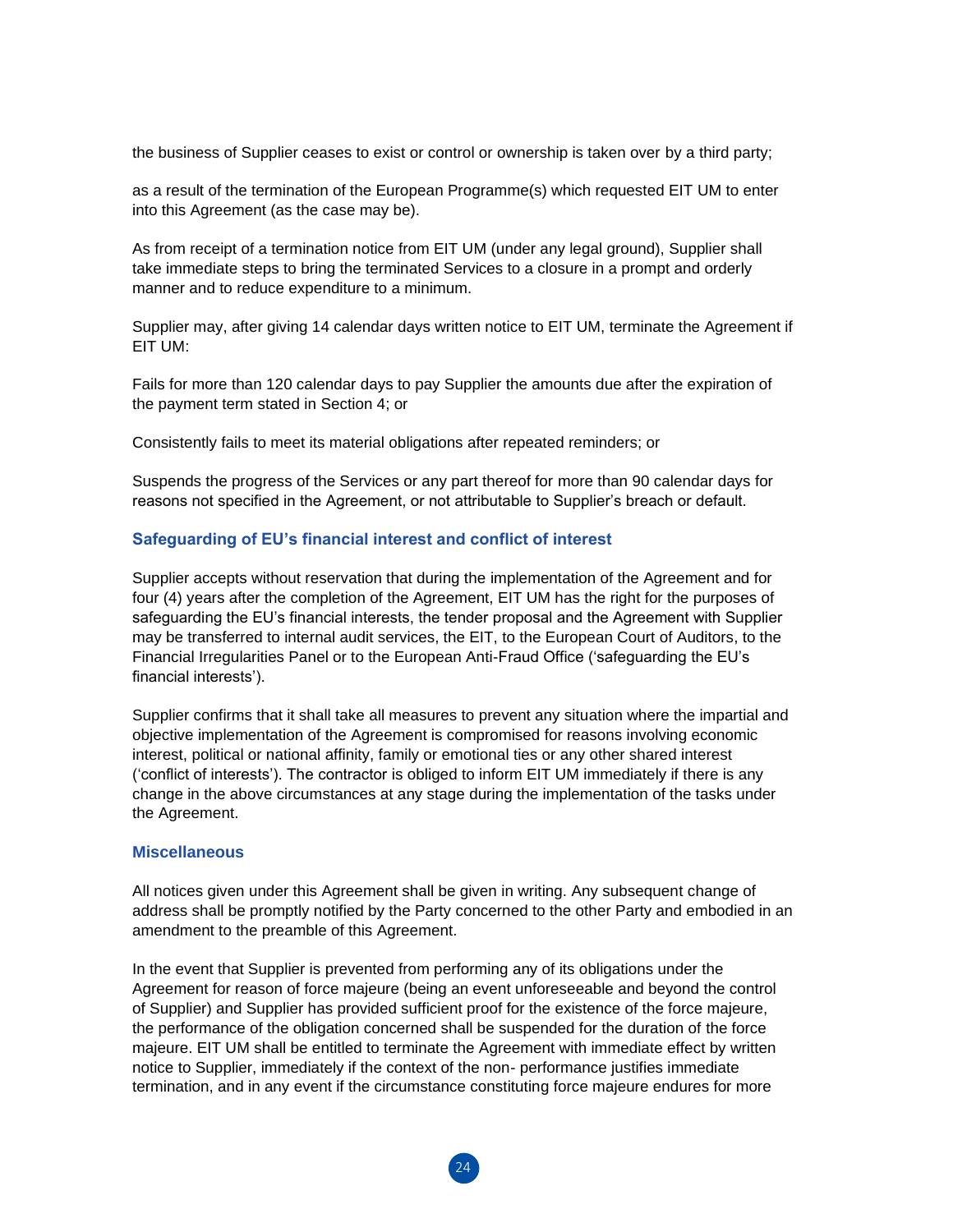than thirty (30) days and, upon such notice, Supplier shall not be entitled to any form of compensation in relation to the termination. Force majeure on the part of Supplier shall in any event not include shortage of personnel or production materials or resources, strikes, not officially declared epidemic or pandemic, breach of contract by third parties contracted by Supplier, financial problems of Supplier, nor the inability of Supplier to secure the necessary licenses in respect of software to be supplied or the necessary legal or administrative permits or authorizations in relation to the Services to be supplied.

Supplier shall not transfer, pledge or assign any of its rights or obligations under the Agreement without the prior written consent of EIT UM. Any such pre-approved, transfer, pledge or assignment shall be null and void and have no effect vis-à-vis such third party.

The rights and remedies reserved to EIT UM are cumulative and are in addition to any other or future rights and remedies available under the Agreement, at law or in equity.

Neither the failure nor the delay of EIT UM to enforce any provision of the Agreement shall constitute a waiver of such provision or of the right of EIT UM to enforce each and every provision of the Agreement.

No course or prior dealings between the parties, no course of performance, and no usage of the trade shall be relevant to determine the meaning of the Agreement and to modify the provisions of this Agreement.

No waiver, consent, modification or amendment of the terms of the Agreement shall be binding unless made in a writing specifically referring to the Agreement signed by EIT UM and Supplier.

In the event that any provision(s) of this Agreement shall be held invalid, unlawful or unenforceable by a court of competent jurisdiction or by any future legislative or administrative action, such holding or action shall not negate the validity or enforceability of any other provisions of the Agreement. Any such provision held invalid, unlawful or unenforceable, shall be substituted by a provision of similar import reflecting the original intent of the clause to the extent permissible under applicable law.

All terms and conditions of the Agreement which are destined, whether express or implied, to survive the termination or the expiration of the Agreement, including but not limited to Intellectual Property, Confidentiality and Personal Data, shall survive.

The Agreement shall be governed by and construed in accordance with the laws of the country or state in which the EIT UM ordering entity is located, as applicable.

Supplier and EIT UM each consents to the exclusive jurisdiction of the competent courts in (i) the country or state in which the EIT UM ordering entity is located; or (ii), at the option of EIT UM, the jurisdiction of the entity of Supplier to which the order was placed, or (iii), at the option of EIT UM, for arbitration in which case Section 12.12. applies. Supplier hereby waives all defences of lack of personal jurisdiction and forum non-convenience.

If so chosen by EIT UM in accordance with Section 12.11, any dispute, controversy or claim arising out of or in connection with this Agreement, or their breach, termination or invalidity shall be finally settled solely under the International Chamber of Commerce Rules of arbitration,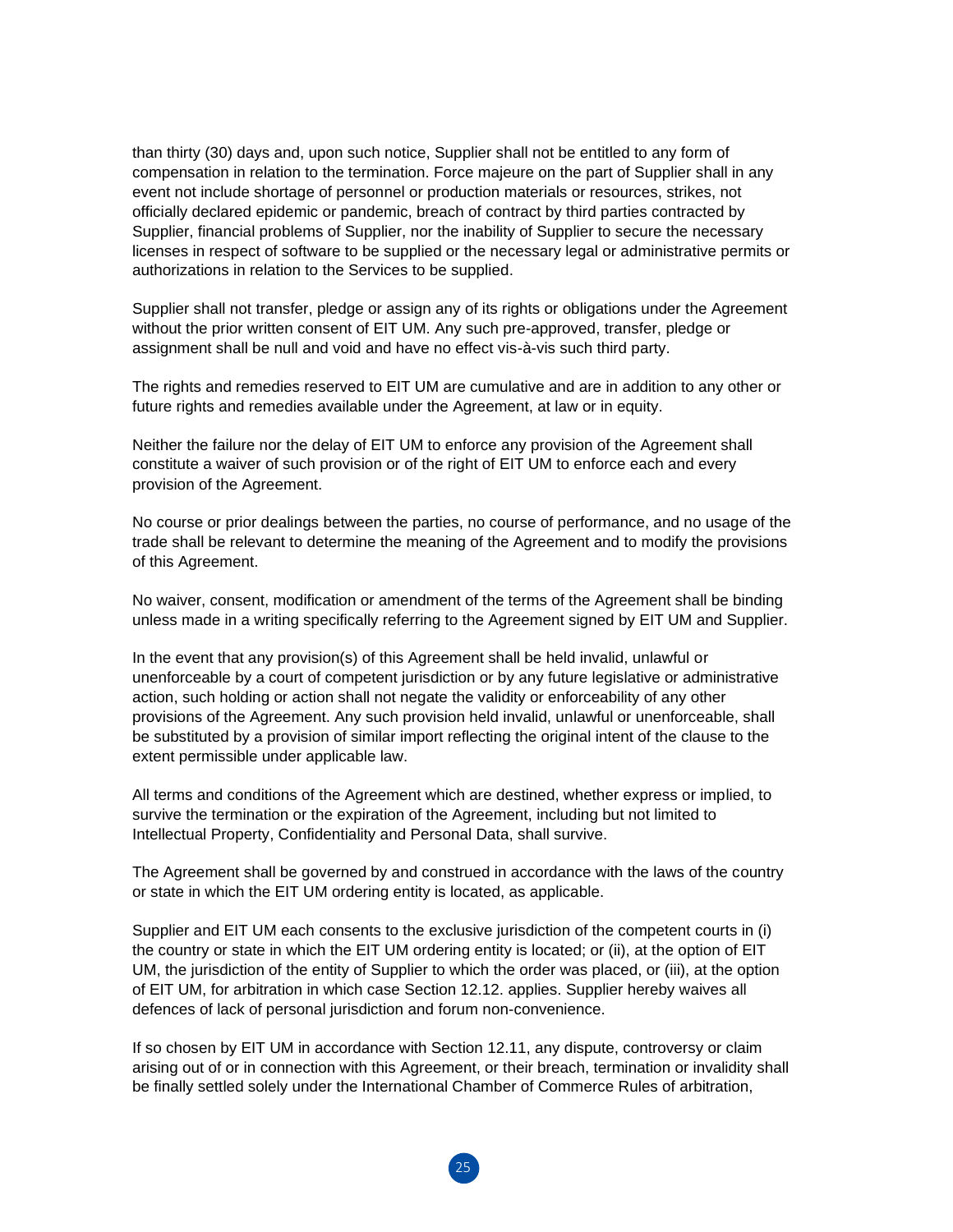which Supplier and EIT UM declare to be known to them. Supplier and EIT UM agree that: (i) the appointing authority shall be the ICC-International Chamber of Commerce of Paris, France; (ii) there shall be three (3) arbitrators; (iii) arbitration shall take place in the jurisdiction of the EIT UM entity mentioned in the recitals or, at the option of EIT UM, the jurisdiction of the Supplier's entity mentioned in the recitals; (iv) the language to be used in the arbitration proceedings shall be English; and (v) the material laws to be applied by the arbitrators shall be the laws as determined under Section 12.10.

The United Nations Convention on International Sale of Goods shall not apply to the Agreement.

Drawn up on [DATE] and signed in two copies:

EIT UM **[COMPANY NAME]** 

[name of representative] [name of representative]

[position of representative] [position of representative]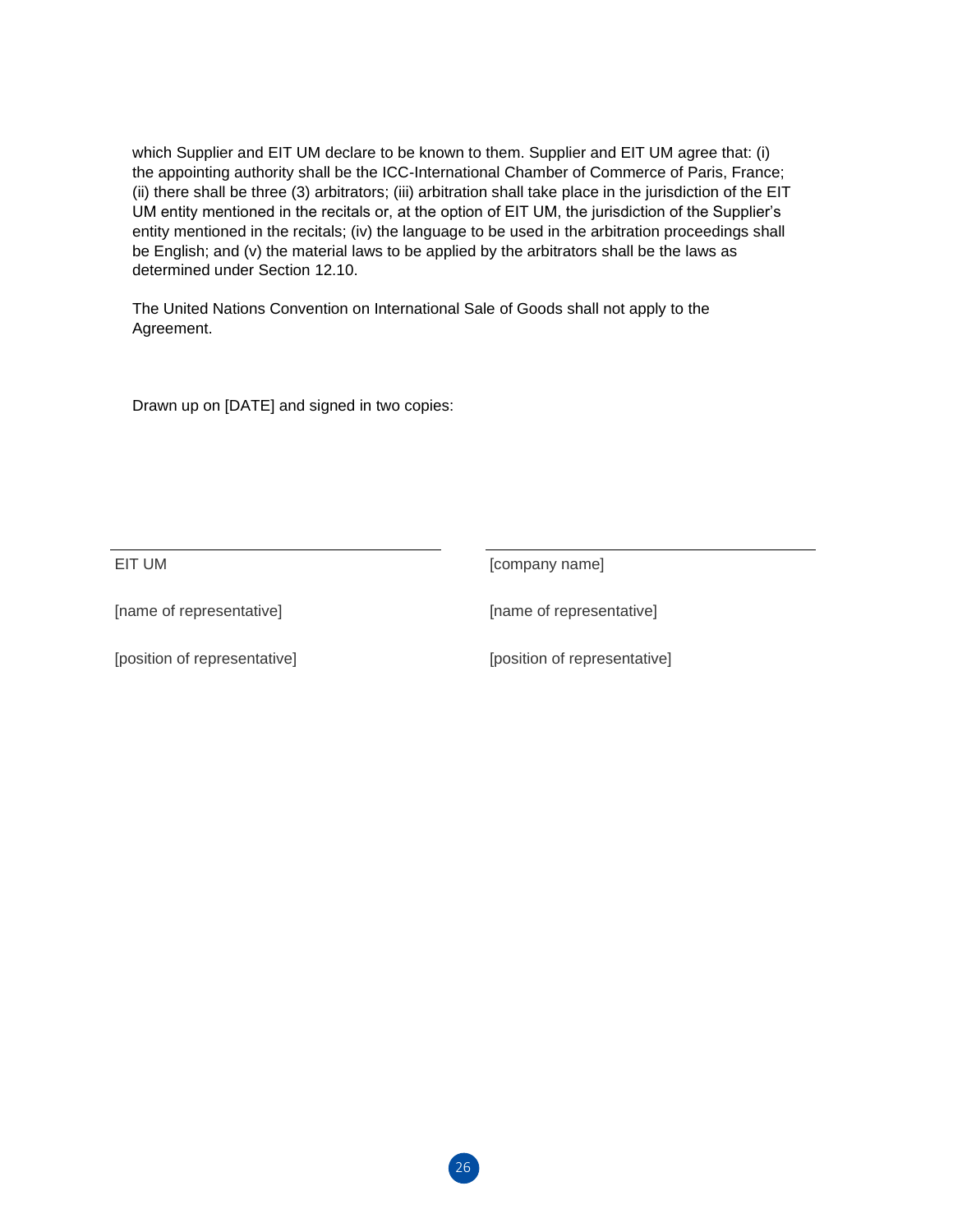Table of Contents

In addition to the general terms and conditions specified in the body of the Service Agreement, the Parties hereby agree on the following specific conditions and details:

Description and timing of the Services subject to the procurement procedure (as per the Whereas section, Section 3.1., of the Agreement) and detailed description of the types of Services and Deliverables (as per Section 6.2 of the Agreement) covered by the Agreement:

Task 1

Task 2

Price of the Services (as per Section 4 of the Agreement):

In application of Section 4.1. of the Agreement, the following Services shall be remunerated on the basis of an hourly rate, fixed per type of Services, as follows:

| Services                  | Price                           |
|---------------------------|---------------------------------|
| [subject of the services] | [(unit) price of the sercvices] |

Charging the compensation to EIT UM (as per Section 4. of the Agreement)

Supplier may charge the amounts of the Agreement at the end of the following period:

| Payment 1 – [description] | [date] |
|---------------------------|--------|
| Payment 2 - [description] | [date] |
| Payment 3 - [description] | [date] |

Payment term applying to Supplier invoices (as per Section 4 of the Agreement):

| Payment term (expressed in calendar days)   30 days |  |
|-----------------------------------------------------|--|
|                                                     |  |

Term of the Agreement (as per Section 10 of the Agreement):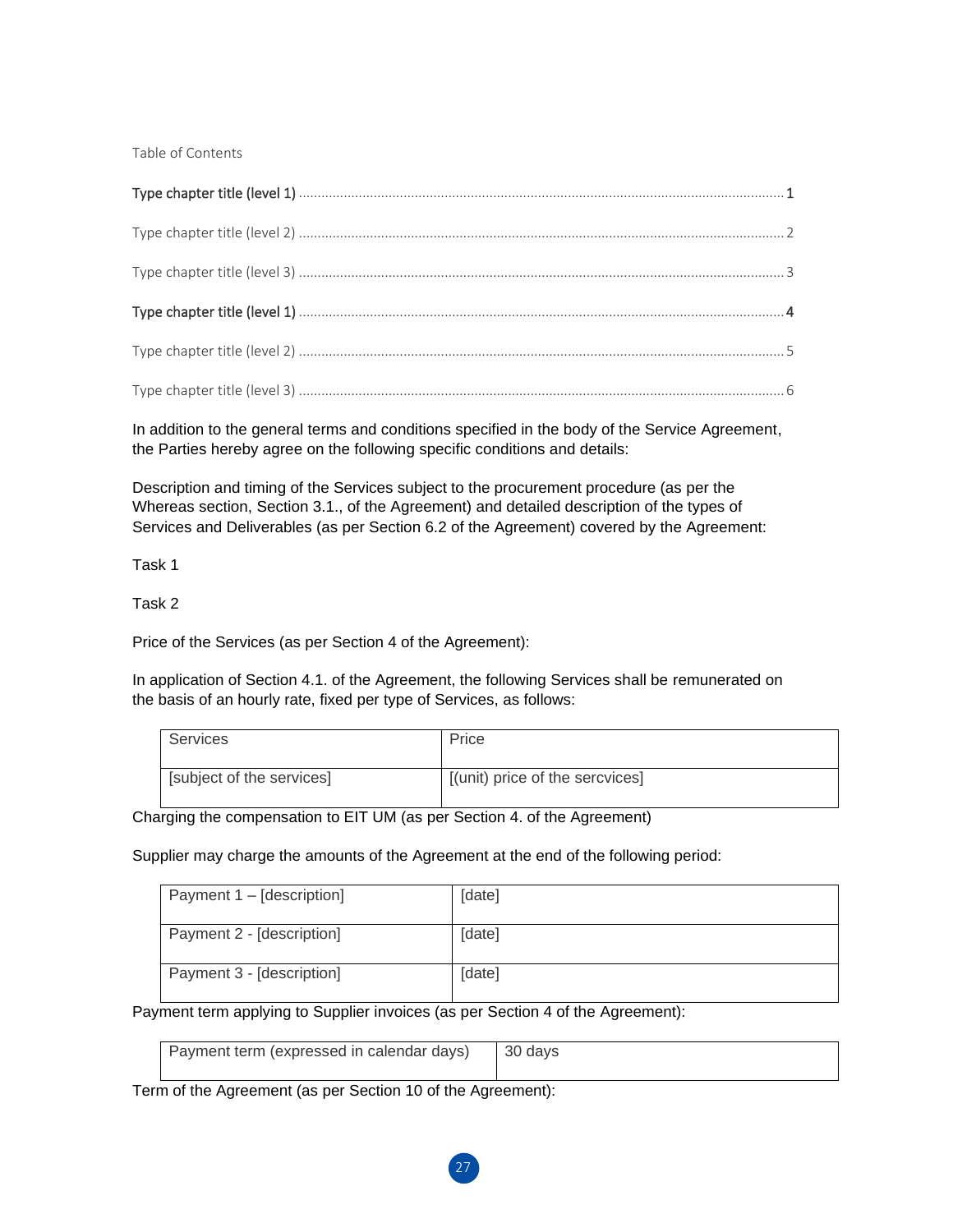In application of Section 10.1. of the Agreement, the Effective Date on which the Agreement starts and the Termination Date on which the Agreement shall terminate automatically are set forth below:

| Effective Date (start of the Agreement) | Termination Date (i.e. date on which the last Service<br>is expected to be delivered and paid) |  |
|-----------------------------------------|------------------------------------------------------------------------------------------------|--|
| [starting date of the contract]         | [end date of the contract]                                                                     |  |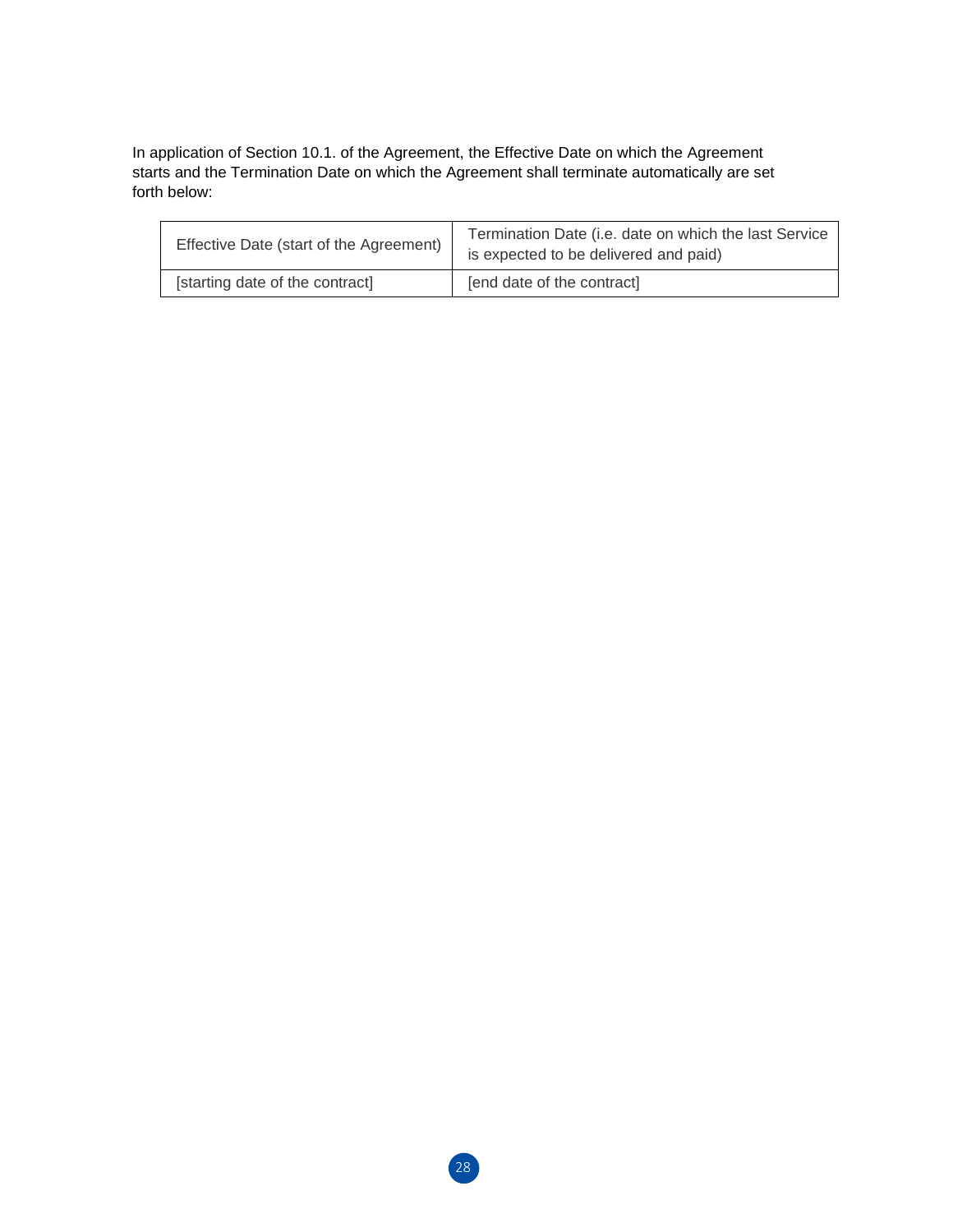## 1.2Tenders submission form

#### **Tender Submission Form**

#### **for the procedure of "…..[title of the procurement procedure]"**

#### 1. Tender submitted by

| Name of legal entity    |  |
|-------------------------|--|
| Registered address      |  |
| Tax registration number |  |

#### 2. Contact person

| Name           |  |
|----------------|--|
| Address        |  |
| Telephone      |  |
| E-mail address |  |

#### 3. Statement

I, <name>, the undersigned, being the authorised signatory of the above tenderer [for consortiums, this must include all consortium members], hereby declare that we have examined and accept without reserve or restriction the entire content of the tender documentation for the above procurement procedure. We offer to provide the services requested in the tender documentation on the basis of the following, which comprise our financial offer and our technical offer [if applicable]: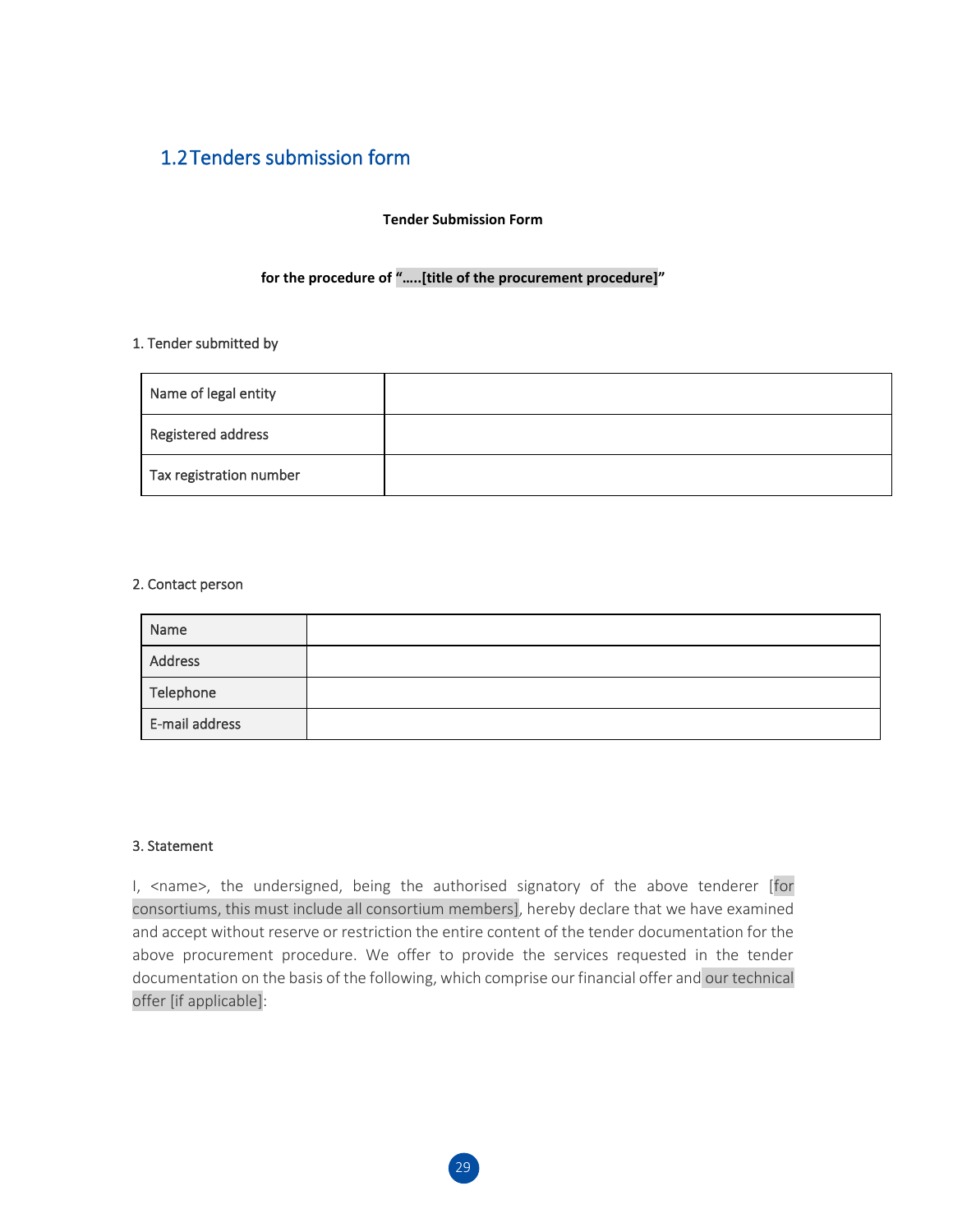| <b>Award criteria</b>                                                                               | <b>Tenderer's Offer</b><br>net X EUR                       |  |
|-----------------------------------------------------------------------------------------------------|------------------------------------------------------------|--|
| <b>Financial offer:</b><br><presented (net="" amount,="" eur="" excl.="" in="" vat)=""></presented> |                                                            |  |
| <technical (if="" applicable)="" offer:=""></technical>                                             | e.q.:<br><b>Expert 1:</b>                                  |  |
| <e.g. experience="" in="" number="" of="" presented="" years=""><br/>e.g.:</e.g.>                   | XY<br>$\boldsymbol{X}$<br><b>vears</b><br>O1<br>experience |  |
| name and professional capacity of Expert 1                                                          | <b>Expert N:</b>                                           |  |
| (according to RFP 4.2 a) ii)                                                                        | $\boldsymbol{X}$<br>XY<br><b>vears</b>                     |  |
| name and professional capacity of Expert N<br>(according to RFP 4.2 a) ii)                          | experience                                                 |  |